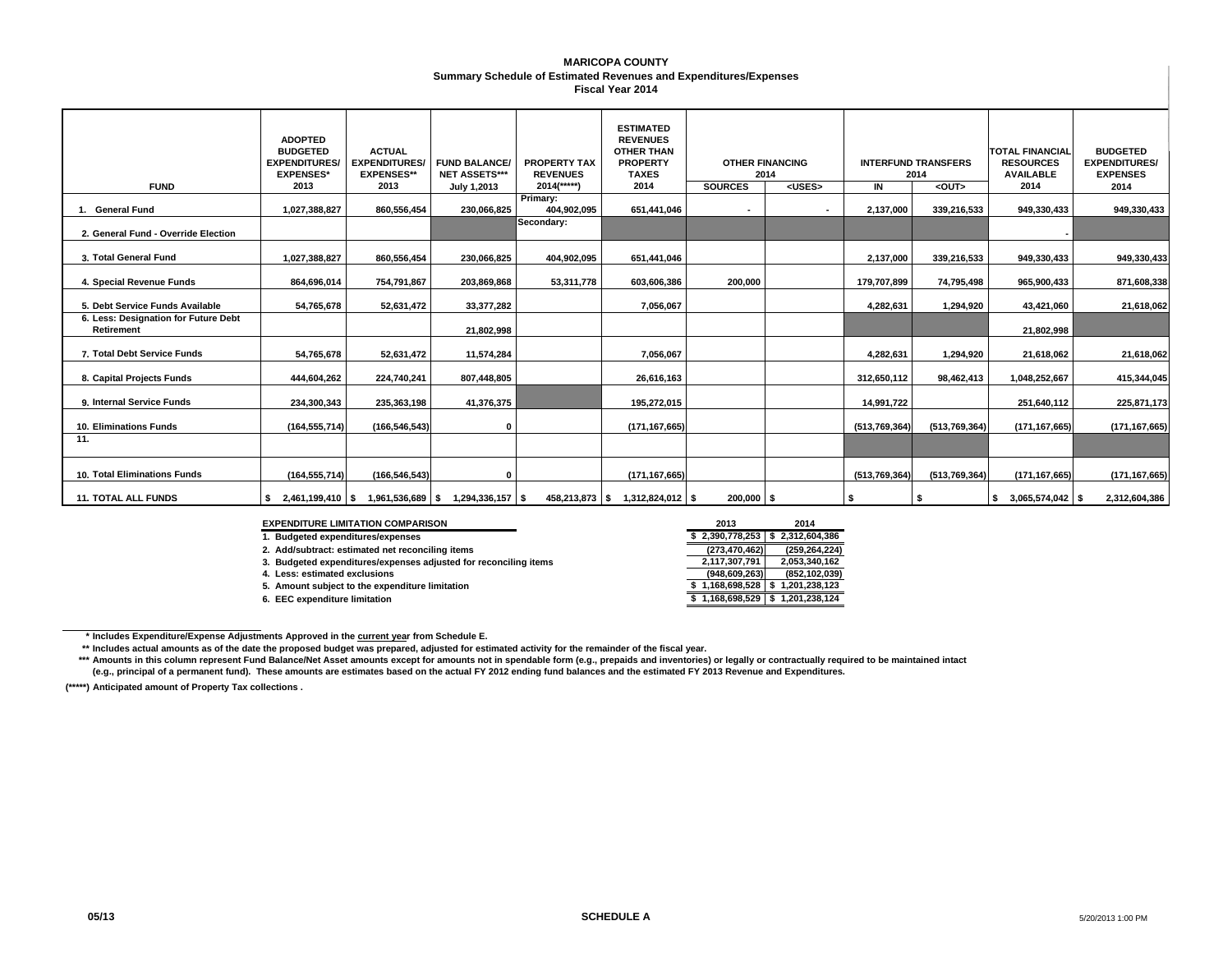# **MARICOPA COUNTY Fiscal Year 2014 Summary of Tax Levy and Tax Rate Information**

|                                                                                                                                                                                         | 2013                           |    | 2014                     |
|-----------------------------------------------------------------------------------------------------------------------------------------------------------------------------------------|--------------------------------|----|--------------------------|
| 1. Maximum allowable primary property tax levy.<br>A.R.S. §42-17051(A)                                                                                                                  | \$<br>558,192,254              | S  | 581,339,048              |
| 2. Amount received from primary property taxation in<br>the current year in excess of the sum of that year's<br>maximum allowable primary property tax levy.<br>A.R.S. §42-17102(A)(18) | \$                             |    |                          |
| 3. Property tax levy amounts                                                                                                                                                            |                                |    |                          |
| A. Primary property taxes                                                                                                                                                               | \$<br>425,111,491              | \$ | 409,775,397              |
| B. Secondary property taxes<br>General Fund - Override election<br><b>Flood Control District</b><br><b>Library District</b>                                                             | \$<br>54,584,578<br>16,925,024 | \$ | 39,842,985<br>14,116,305 |
| Total secondary property taxes                                                                                                                                                          | \$<br>71,509,602               |    | 53,959,290               |
| C. Total property tax levy amounts                                                                                                                                                      | \$<br>496,621,093              |    | 463,734,687              |
|                                                                                                                                                                                         |                                |    |                          |
| 4. Property taxes collected*                                                                                                                                                            |                                |    |                          |
| A. Primary property taxes<br>(1) Current year's levy                                                                                                                                    | \$<br>412,358,146              |    | 397,482,135              |
| (2) Prior years' levies                                                                                                                                                                 | 7,652,007                      |    | 7,419,960                |
| (3) Total primary property taxes                                                                                                                                                        | 420,010,153                    |    | 404,902,095              |
| B. Secondary property taxes<br>(1) Current year's levy<br>(2) Prior years' levies                                                                                                       | \$<br>69,364,314<br>1,110,313  |    | 52,340,511<br>971,267    |
| (3) Total secondary property taxes                                                                                                                                                      | \$<br>70,474,627               |    | 53,311,778               |
| C. Total property taxes collected **                                                                                                                                                    | 490,484,780                    |    | 458,213,873              |
| 5. Property tax rates                                                                                                                                                                   |                                |    |                          |
| A. County tax rate<br>(1) Primary property tax rate<br>(2) Secondary property tax rate                                                                                                  | 1.2407                         |    | 1.2807                   |
| General Fund - Override election<br>(3) Total county tax rate                                                                                                                           | 1.2407                         |    | 1.2807                   |
| B. Special assessment district tax rates<br>Secondary property tax rates                                                                                                                |                                |    |                          |
| <b>Flood Control District</b>                                                                                                                                                           | 0.1780                         |    | 0.1392                   |
| <b>Library District</b>                                                                                                                                                                 | 0.0492                         |    | 0.0438                   |

\* Includes actual property taxes collected as of the date the proposed budget was prepared, plus estimated property tax collections for the remainder of the fiscal year.

\*\* Represents budgeted Property Tax Revenue. Property tax revenue is budgeted in FY 2014 based on prior years' collection trends, rather than on the actual levy amount. Each year, approximately 3.0% of levied taxes go unpaid. While a portion (approximately 2.0%) are paid in the following tax year, approximately 1.0% are never paid, or are not levied due to resolutions which actually reduce assessed value amounts. Levy for General Fund is \$409,775,397; for Flood Control District is \$39,842,985 and for Library District is \$14,116,305.

# **05/13** SCHEDULE B 5/20/2013 1:00 PM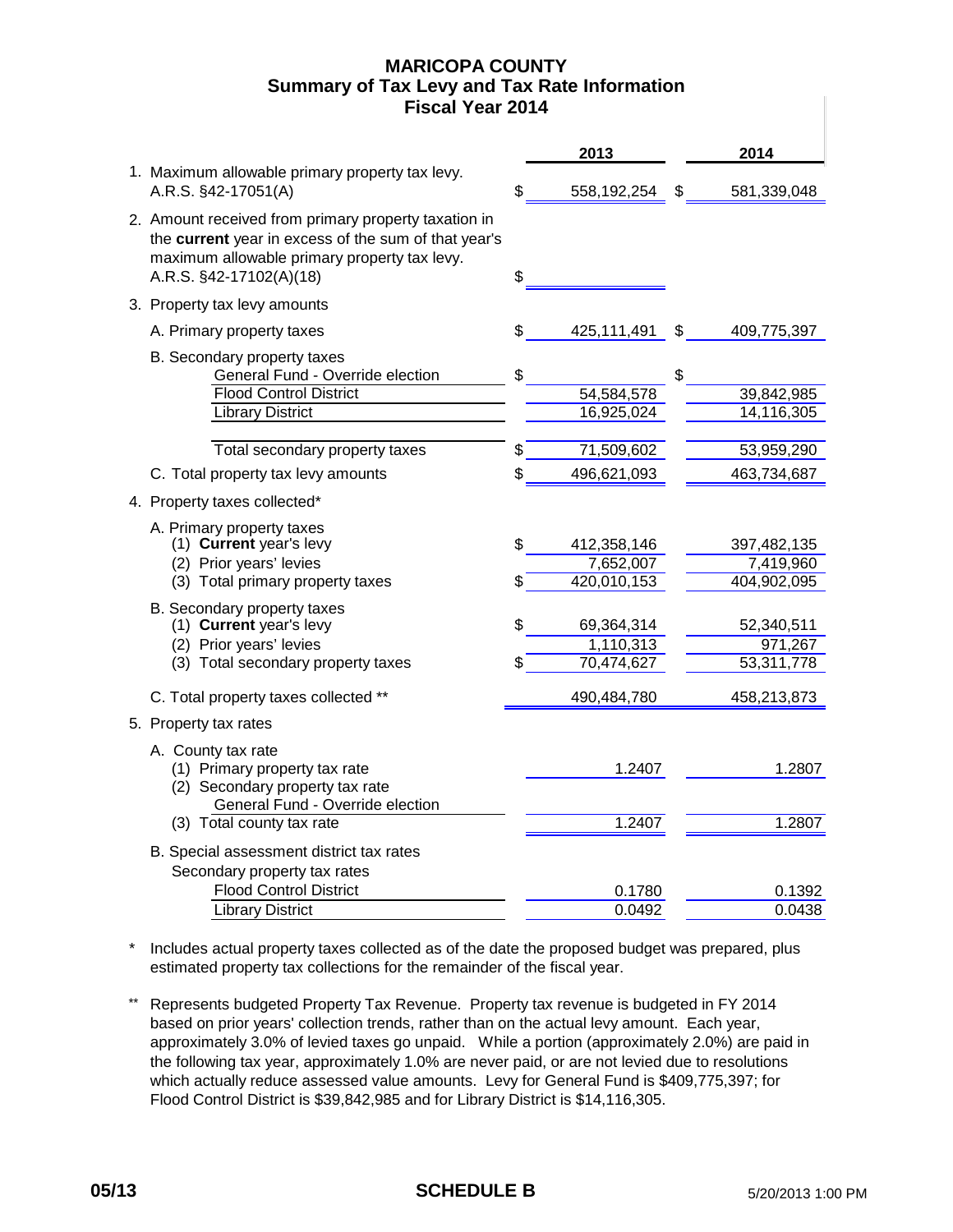# **MARICOPA COUNTY Fiscal Year 2014 Summary by Fund Type of Revenues Other Than Property Taxes**

|                                                                                                                     | <b>ESTIMATED</b><br><b>REVENUES **</b> | <b>ACTUAL</b><br><b>REVENUES*</b> |    | <b>ESTIMATED</b><br><b>REVENUES</b> |
|---------------------------------------------------------------------------------------------------------------------|----------------------------------------|-----------------------------------|----|-------------------------------------|
| <b>SOURCE OF REVENUES</b>                                                                                           | 2013                                   | 2013                              |    | 2014                                |
| <b>GENERAL FUND</b>                                                                                                 |                                        |                                   |    |                                     |
| <b>Taxes</b>                                                                                                        |                                        |                                   |    |                                     |
| TAX PENALTIES & INTEREST                                                                                            | \$<br>23,973,708                       | \$<br>18,500,000                  | \$ | 18,500,000                          |
| PAYMENTS IN LIEU OF TAXES                                                                                           | 11,714,503                             | 11,882,874                        |    | 11,972,067                          |
| STATE SHARED SALES TAX                                                                                              | 404,078,237                            | 409,784,418                       |    | 437,402,846                         |
| STATE SHARED VEHICLE LICENSE                                                                                        | 109,193,522                            | 116,452,068                       |    | 119,748,223                         |
| <b>Licenses and permits</b>                                                                                         |                                        |                                   |    |                                     |
| <b>LICENSES AND PERMITS</b>                                                                                         | 2,213,000                              | 2,283,371                         |    | 2,292,821                           |
| Intergovernmental                                                                                                   |                                        |                                   |    |                                     |
| <b>GRANTS</b>                                                                                                       | 20,227                                 |                                   |    |                                     |
| OTHER INTERGOVERNMENTAL                                                                                             | 4,623,602                              | 5,433,578                         |    | 2,812,302                           |
| <b>Charges for services</b>                                                                                         |                                        |                                   |    |                                     |
| <b>INTERGOV CHARGES FOR SERVICES</b>                                                                                | 13,247,300                             | 12,906,801                        |    | 13,444,010                          |
| OTHER CHARGES FOR SERVICES                                                                                          | 26,908,370                             | 27,030,651                        |    | 26,248,551                          |
| PATIENT SERVICES REVENUE                                                                                            | 7,000                                  | 7,482                             |    | 7,000                               |
| <b>Fines and forfeits</b>                                                                                           |                                        |                                   |    |                                     |
| <b>FINES &amp; FORFEITS</b>                                                                                         | 11,270,300                             | 11,874,500                        |    | 12,288,138                          |
| <b>Investments</b>                                                                                                  |                                        |                                   |    |                                     |
| <b>INTEREST EARNINGS</b>                                                                                            | 4,000,000                              | 4,000,000                         |    | 4,000,000                           |
| <b>Miscellaneous</b>                                                                                                |                                        |                                   |    |                                     |
| MISCELLANEOUS REVENUE                                                                                               | 3,246,985                              | 8,647,476                         |    | 2,725,088                           |
| Total General Fund \$                                                                                               | 614,496,754                            | \$<br>628,803,219                 | \$ | 651,441,046                         |
| Includes actual revenues recognized on the modified accrual or accrual basis as of the date the proposed budget was |                                        |                                   |    |                                     |
| <b>SPECIAL REVENUE FUNDS</b>                                                                                        |                                        |                                   |    |                                     |
| <b>Road Fund</b>                                                                                                    |                                        |                                   |    |                                     |
| <b>TRANSPORTATION OPERATIONS</b>                                                                                    | \$<br>94,681,237                       | \$<br>94,608,235                  | \$ | 94,767,838                          |
| <b>Total Road Fund</b>                                                                                              | \$<br>94,681,237                       | \$<br>94,608,235                  | S  | 94,767,838                          |
| <b>Health Services Fund</b>                                                                                         |                                        |                                   |    |                                     |
| PATIENT SERVICES REVENUE                                                                                            | \$<br>1,450,477                        | \$<br>1,715,086                   | \$ | 2,207,044                           |
| <b>Total Health Services Fund</b>                                                                                   | \$<br>1,450,477                        | \$<br>1,715,086                   | \$ | 2,207,044                           |
| <b>List Fund: Other Special Revenue</b>                                                                             |                                        |                                   |    |                                     |
| GRANTS, MISC. REVENUE, ETC.                                                                                         | \$<br>486,048,492                      | \$<br>480,507,142                 | \$ | 506,631,504                         |
| <b>Total Other Special Reveue</b>                                                                                   | \$<br>486,048,492                      | \$<br>480,507,142                 | S  | 506,631,504                         |
| Total Special Revenue Funds \$                                                                                      | 582,180,206                            | \$<br>576,830,463                 | \$ | 603,606,386                         |
| <b>DEBT SERVICE FUNDS</b>                                                                                           |                                        |                                   |    |                                     |
| NON-DEPARTMENTAL                                                                                                    | \$<br>2,057,816                        | \$<br>2,057,378                   | \$ | 2,058,265                           |
| <b>STADIUM DISTRICT</b>                                                                                             | 5,051,987                              | 5,019,705                         |    | 4,997,802                           |
| Total Debt Service Funds \$                                                                                         | 7,109,803                              | \$<br>7,077,083                   | \$ | 7,056,067                           |
| <b>CAPITAL PROJECTS FUNDS</b>                                                                                       |                                        |                                   |    |                                     |
| <b>TRANSPORTATION</b>                                                                                               | \$<br>54,977,725                       | \$<br>41,180,076                  | \$ | 17,979,963                          |
| <b>LIBRARY DISTRICT</b>                                                                                             |                                        | 3,832                             |    |                                     |
| <b>STADIUM DISTRICT</b>                                                                                             | 751,036                                | 796,201                           |    | 750,200                             |
| NON DEPARTMENTAL                                                                                                    |                                        | 585,722                           |    |                                     |

 **05/13 SCHEDULE C Page 1 of 2 5/20/2013 1:00 PM**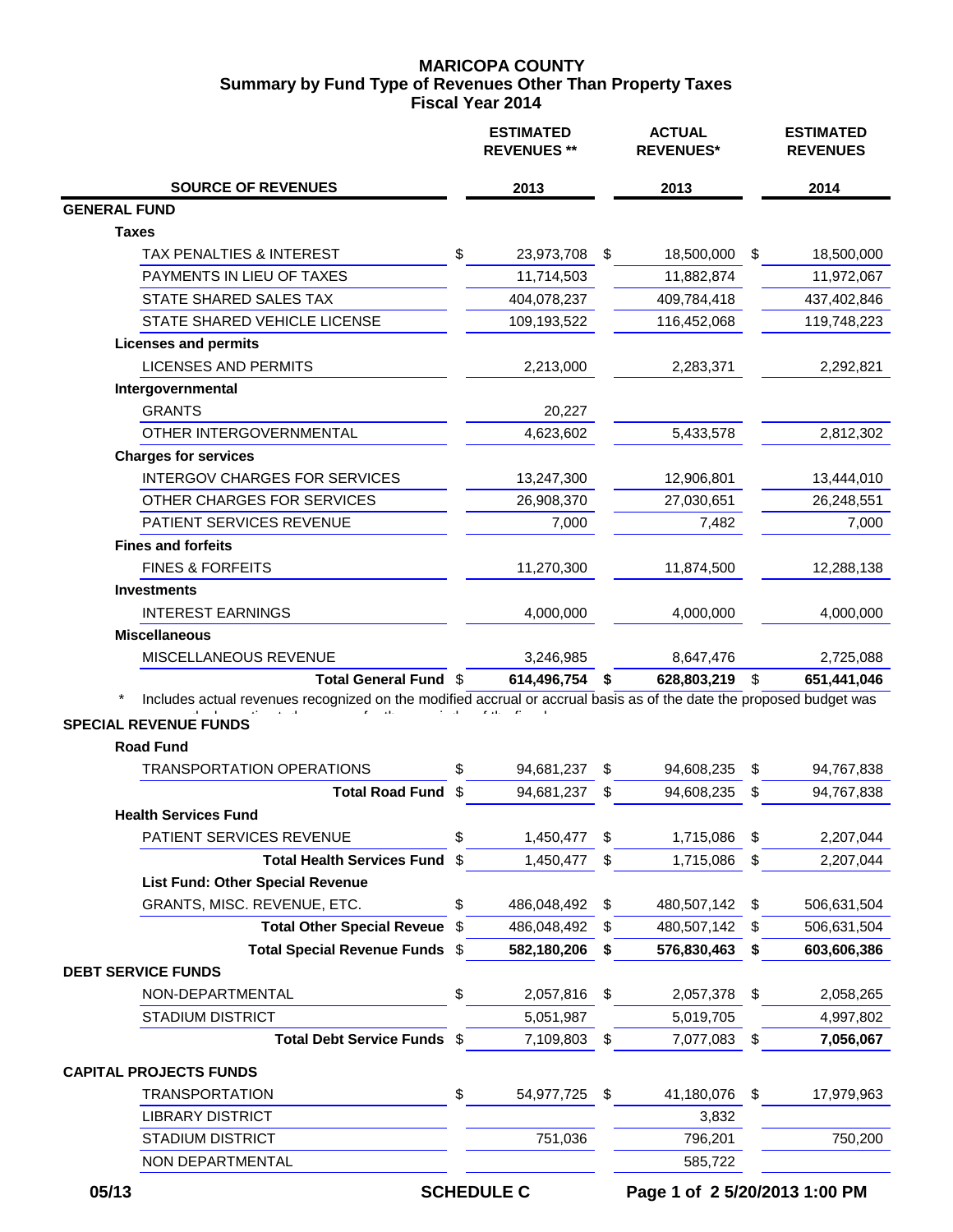## **MARICOPA COUNTY Fiscal Year 2014 Summary by Fund Type of Revenues Other Than Property Taxes**

|                                        | <b>ESTIMATED</b><br><b>REVENUES</b> ** |      | <b>ACTUAL</b><br><b>REVENUES*</b> |   | <b>ESTIMATED</b><br><b>REVENUES</b>          |
|----------------------------------------|----------------------------------------|------|-----------------------------------|---|----------------------------------------------|
|                                        | 2013                                   |      | 2013                              |   | 2014                                         |
|                                        | 7,722,000                              |      | 5,688,318                         |   | 7,886,000                                    |
| Total Capital Projects Funds \$        | 63,450,761                             | \$   | 48,254,149                        | S | 26,616,163                                   |
|                                        |                                        |      |                                   |   |                                              |
| \$                                     | 139,993,934                            | \$   | 141,504,510                       | S | 141,277,234                                  |
|                                        | 15,952,983                             |      | 16,609,661                        |   | 15,952,983                                   |
|                                        | 761,464                                |      | 785,926                           |   | 788,689                                      |
|                                        | 16,682,320                             |      | 17,762,743                        |   | 16,682,320                                   |
|                                        | 22,500,000                             |      | 31,261,616                        |   | 20,570,789                                   |
| Total Internal Service Funds \$        | 195,890,701                            | S    | 207,924,456                       | S | 195,272,015                                  |
|                                        |                                        |      |                                   |   |                                              |
| \$                                     |                                        | \$   |                                   |   | (171,167,665)                                |
| <b>Total Eliminations Funds</b><br>-\$ |                                        | - \$ |                                   |   | (171, 167, 665)                              |
| S                                      | 1,298,572,511                          | S    | 1,302,342,827                     | S | 1,312,824,012                                |
|                                        |                                        |      | (164,555,714)<br>(164, 555, 714)  |   | $(166, 546, 543)$ \$<br>$(166, 546, 543)$ \$ |

\* Includes actual revenues recognized on the modified accrual or accrual basis as of the date the proposed budget was

\*\* Includes revenues from adopted budget plus any approved adjustments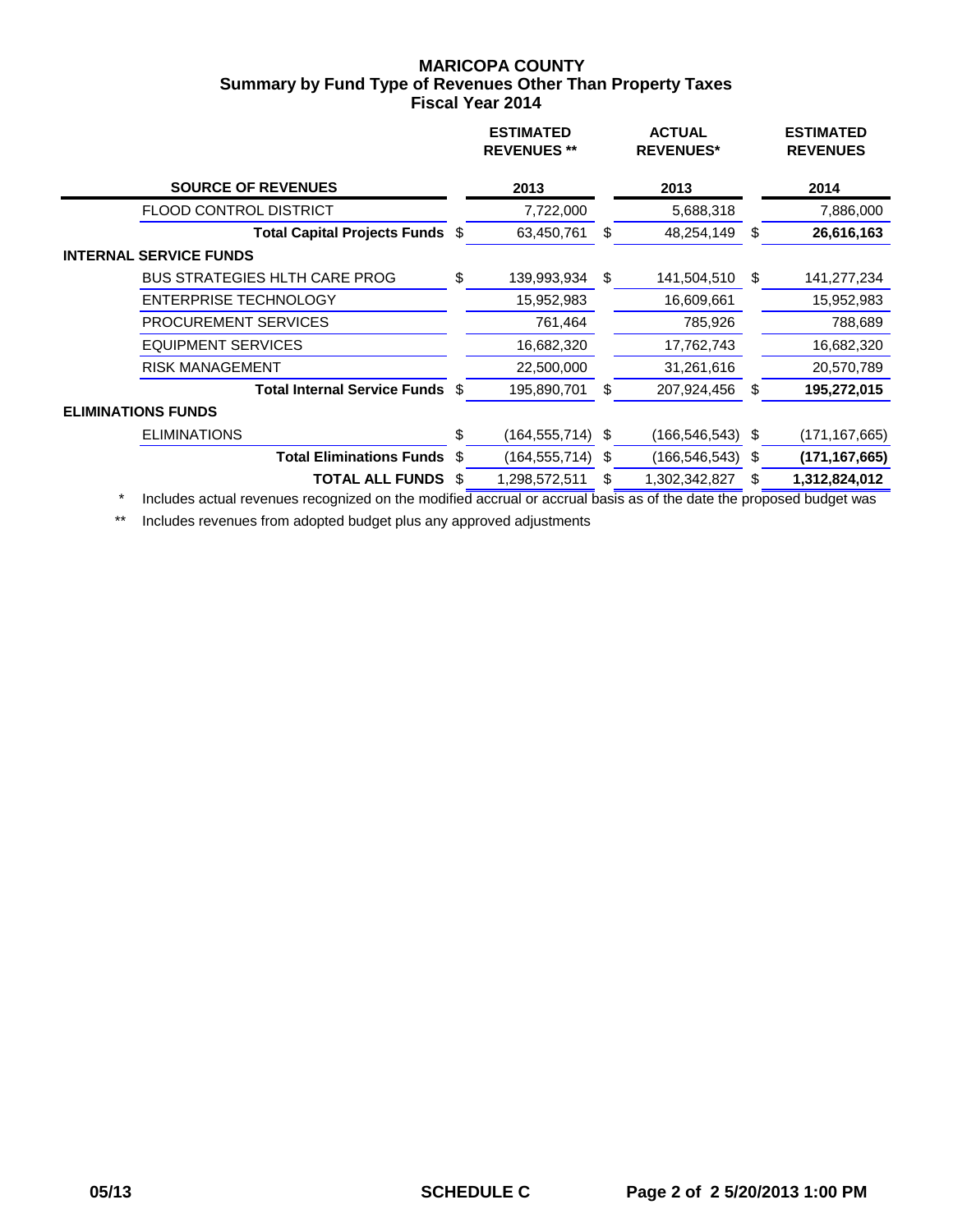### **MARICOPA COUNTY**

**Fiscal Year 2014 Summary by Fund Type of Other Financing Sources/<Uses> and Interfund Transfers**

|                                        | <b>OTHER FINANCING</b> | 2014          |               |               | <b>INTERFUND TRANSFERS</b><br>2014 |    |                 |  |
|----------------------------------------|------------------------|---------------|---------------|---------------|------------------------------------|----|-----------------|--|
| <b>FUND</b>                            | <b>SOURCES</b>         |               | <uses></uses> |               | $\overline{\mathsf{N}}$            |    | $2$             |  |
| <b>GENERAL FUND</b>                    |                        |               |               |               |                                    |    |                 |  |
| <b>NON DEPARTMENTAL</b>                | \$                     | $\frac{1}{2}$ |               | $\frac{1}{2}$ | 2,137,000 \$                       |    | 339,186,533     |  |
| <b>PUBLIC HEALTH</b>                   |                        |               |               |               |                                    |    | 30,000          |  |
| <b>Total General Fund</b>              | \$                     |               |               |               | 2,137,000                          | \$ | 339,216,533     |  |
| <b>SPECIAL REVENUE FUNDS</b>           |                        |               |               |               |                                    |    |                 |  |
| <b>PARKS AND RECREATION</b>            | \$                     | \$            |               | \$            | 37,371 \$                          |    | 37,371          |  |
| <b>NON DEPARTMENTAL</b>                |                        |               |               |               | 173,940,798                        |    | 7,248,089       |  |
| <b>ANIMAL CARE AND CONTROL</b>         |                        |               |               |               |                                    |    | 1,139,945       |  |
| <b>PUBLIC HEALTH</b>                   |                        |               |               |               | 30.000                             |    |                 |  |
| <b>TRANSPORTATION</b>                  | 200,000                |               |               |               |                                    |    | 48, 134, 797    |  |
| <b>FLOOD CONTROL DISTRICT</b>          |                        |               |               |               |                                    |    | 14,696,402      |  |
| <b>STADIUM DISTRICT</b>                |                        |               |               |               | 1,294,920                          |    | 2,295,339       |  |
| <b>LIBRARY DISTRICT</b>                |                        |               |               |               | 4.404.810                          |    | 1,243,555       |  |
| Total Special Revenue Funds \$         | 200.000 \$             |               |               | \$            | 179.707.899 \$                     |    | 74,795,498      |  |
|                                        |                        |               |               |               |                                    |    |                 |  |
| <b>DEBT SERVICE FUNDS</b>              |                        |               |               |               |                                    |    |                 |  |
| <b>NON DEPARTMENTAL</b>                |                        | \$            |               | \$            | 3,082,631                          | \$ |                 |  |
| <b>STADIUM DISTRICT</b>                |                        |               |               |               | 1,200,000                          |    | 1.294.920       |  |
| <b>Total Debt Service Funds \$</b>     |                        | \$            |               | \$            | $4,282,631$ \$                     |    | 1.294.920       |  |
|                                        |                        |               |               |               |                                    |    |                 |  |
| <b>CAPITAL PROJECTS FUNDS</b>          |                        |               |               |               |                                    |    |                 |  |
| <b>FLOOD CONTROL DISTRICT</b>          | \$                     | $\frac{1}{2}$ |               | \$            | 14,696,402 \$                      |    |                 |  |
| <b>NON DEPARTMENTAL</b>                |                        |               |               |               |                                    |    | 3,161,255       |  |
| <b>NON DEPARTMENTAL</b>                |                        |               |               |               | 248,723,574                        |    | 95.301.158      |  |
| <b>TRANSPORTATION</b>                  |                        |               |               |               | 48,134,797                         |    |                 |  |
| <b>STADIUM DISTRICT</b>                |                        |               |               |               | 1,095,339                          |    |                 |  |
| <b>Total Capital Projects Funds \$</b> |                        | \$            |               |               | 312,650,112 \$                     |    | 98,462,413      |  |
| <b>INTERNAL SERVICE FUNDS</b>          |                        |               |               |               |                                    |    |                 |  |
| <b>RISK MANAGEMENT</b>                 |                        |               |               |               | 14,991,722 \$                      |    |                 |  |
| <b>Total Internal Service Funds</b>    |                        |               |               |               | 14,991,722 \$                      |    |                 |  |
| <b>ELIMINATIONS FUNDS</b>              |                        |               |               |               |                                    |    |                 |  |
| <b>ELIMINATIONS COUNTY</b>             | \$                     | \$            |               | \$            | $(442, 905, 725)$ \$               |    | (442, 905, 725) |  |
| <b>PARKS AND RECREATION</b>            |                        |               |               |               | (37, 371)                          |    | (37, 371)       |  |
| <b>TRANSPORTATION</b>                  |                        |               |               |               | (48, 134, 797)                     |    | (48, 134, 797)  |  |
| <b>FLOOD CONTROL DISTRICT</b>          |                        |               |               |               | (14,696,402)                       |    | (14,696,402)    |  |
| <b>LIBRARY DISTRICT</b>                |                        |               |               |               | (4,404,810)                        |    | (4,404,810)     |  |
| <b>STADIUM DISTRICT</b>                |                        |               |               |               | (3,590,259)                        |    | (3,590,259)     |  |
| Total Eliminations Funds \$            |                        | \$            |               | \$            | (513, 769, 364)                    | \$ | (513, 769, 364) |  |
|                                        |                        |               |               |               |                                    |    |                 |  |
|                                        |                        |               |               |               |                                    |    |                 |  |
| <b>TOTAL ALL FUNDS \$</b>              | 200.000                | \$            |               | \$            |                                    | \$ |                 |  |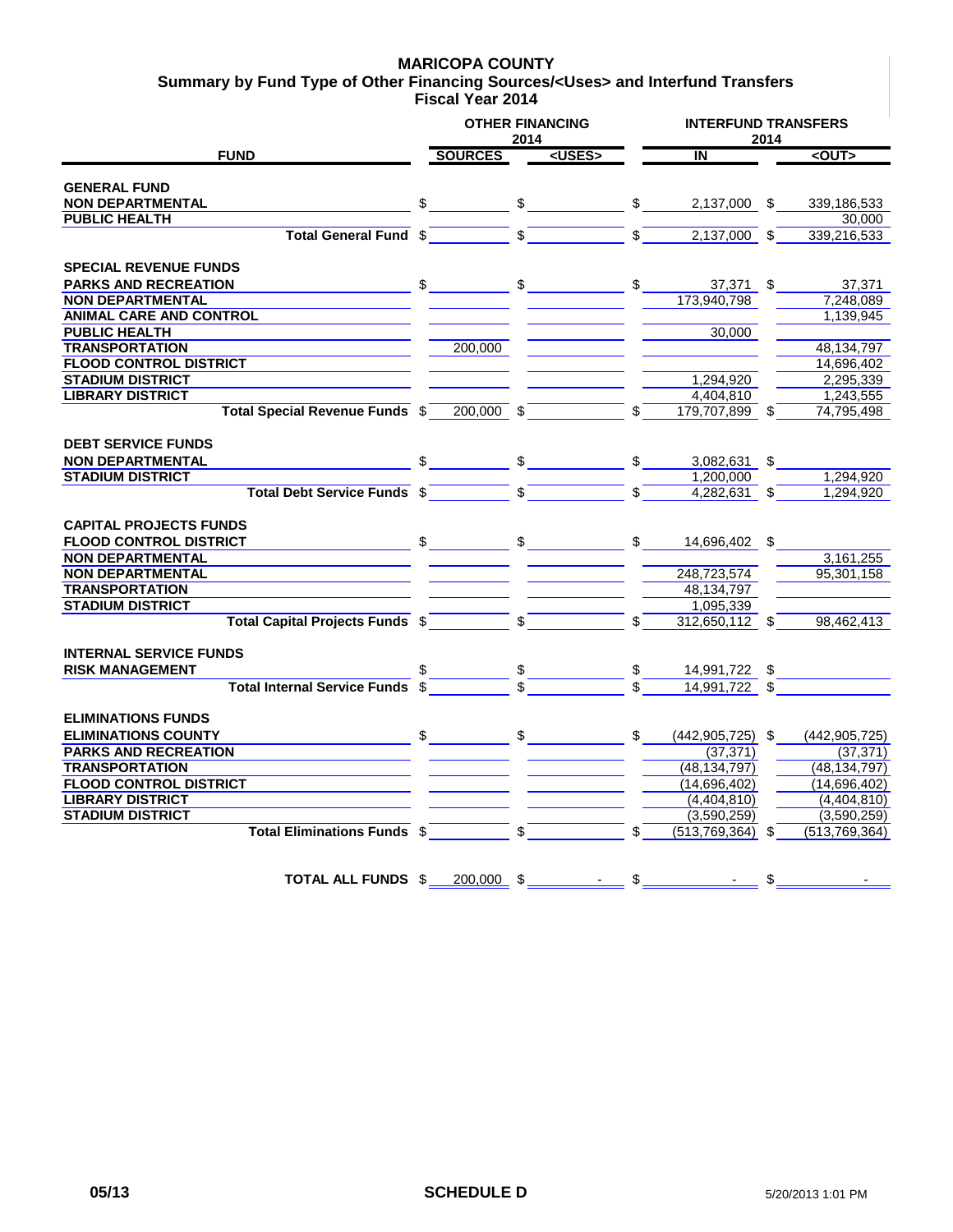#### **MARICOPA COUNTY Fiscal Year 2014 Summary by Department of Expenditures/Expenses Within Each Fund Type**

|                                                                                    | <b>ADOPTED</b><br><b>BUDGETED</b><br><b>EXPENDITURES/</b><br><b>EXPENSES</b> | <b>EXPENDITURE/</b><br><b>EXPENSE</b><br><b>ADJUSTMENTS</b><br><b>APPROVED</b> | <b>ACTUAL</b><br><b>EXPENDITURES/</b><br><b>EXPENSES*</b> | <b>BUDGETED</b><br><b>EXPENDITURES/</b><br><b>EXPENSES</b> |
|------------------------------------------------------------------------------------|------------------------------------------------------------------------------|--------------------------------------------------------------------------------|-----------------------------------------------------------|------------------------------------------------------------|
| <b>GENERAL FUND</b>                                                                |                                                                              |                                                                                |                                                           |                                                            |
| <b>ADULT PROBATION</b>                                                             | \$<br>50,718,625 \$                                                          | \$                                                                             | 50,678,748 \$                                             | 41,873,750                                                 |
| <b>AIR OUALITY</b>                                                                 | 1,163,703                                                                    |                                                                                | 1,163,703                                                 | 1,158,313                                                  |
| ANIMAL CARE AND CONTROL                                                            | 257,903                                                                      |                                                                                | 257,897                                                   | 558,954                                                    |
| <b>ASSESSOR</b>                                                                    | 22,761,278                                                                   |                                                                                | 22,086,505                                                | 22,907,489                                                 |
| ASSISTANT COUNTY MANAGER 940<br>ASSISTANT COUNTY MANAGER 950                       | 325,021<br>2,347,345                                                         | 29,111<br>(114, 324)                                                           | 350,271<br>1,490,079                                      | 578,619<br>1,219,230                                       |
| ASSISTANT COUNTY MANAGER 960                                                       | 90,232                                                                       |                                                                                | 88,241                                                    | 90,377                                                     |
| BOARD OF SUPERVISORS DIST 1                                                        | 353,925                                                                      |                                                                                | 350,371                                                   | 354,914                                                    |
| <b>BOARD OF SUPERVISORS DIST 2</b>                                                 | 353,925                                                                      |                                                                                | 353,924                                                   | 354,914                                                    |
| BOARD OF SUPERVISORS DIST 3                                                        | 353,925                                                                      |                                                                                | 338,374                                                   | 354,914                                                    |
| <b>BOARD OF SUPERVISORS DIST 4</b>                                                 | 353,925                                                                      |                                                                                | 337,883                                                   | 354,914                                                    |
| <b>BOARD OF SUPERVISORS DIST 5</b><br><b>BUS STRATEGIES HLTH CARE PROG</b>         | 353,925<br>2,530,215                                                         | (89, 232)                                                                      | 353,489<br>1,627,304                                      | 354,914<br>1,858,920                                       |
| <b>CALL CENTER</b>                                                                 | 1,566,553                                                                    |                                                                                | 1,550,609                                                 | 1,555,558                                                  |
| <b>CLERK OF THE BOARD</b>                                                          | 1,502,751                                                                    |                                                                                | 1,207,982                                                 | 1,468,046                                                  |
| CLERK OF THE SUPERIOR COURT                                                        | 32,138,876                                                                   |                                                                                | 29,229,682                                                | 32,313,447                                                 |
| <b>CONSTABLES</b>                                                                  | 2,738,481                                                                    | 20,436                                                                         | 2,670,976                                                 | 2,747,927                                                  |
| CONTRACT COUNSEL                                                                   | 28,135,306                                                                   | 13,389                                                                         | 32,231,650                                                | 37,007,711                                                 |
| CORRECTIONAL HEALTH<br><b>COUNTY ATTORNEY</b>                                      | 3,060,790<br>70,118,617                                                      |                                                                                | 3,060,766<br>68,839,617                                   | 3,129,239<br>70,797,867                                    |
| <b>COUNTY MANAGER</b>                                                              | 2,565,226                                                                    |                                                                                | 2,383,880                                                 | 2,480,524                                                  |
| DEPUTY COUNTY MANAGER 920                                                          | 1,046,372                                                                    | (21,690)                                                                       | 902,009                                                   | 1,358,166                                                  |
| <b>EDUCATION SERVICE</b>                                                           | 2,076,394                                                                    |                                                                                | 2,074,666                                                 | 3,493,022                                                  |
| <b>ELECTIONS</b>                                                                   | 20,694,170                                                                   |                                                                                | 20,454,669                                                | 8,745,739                                                  |
| <b>EMERGENCY MANAGEMENT</b>                                                        | 235,265                                                                      |                                                                                | 226,348                                                   | 234,322                                                    |
| <b>ENTERPRISE TECHNOLOGY</b>                                                       | 9,425,939                                                                    |                                                                                | 8,554,850                                                 | 24,137,858                                                 |
| <b>ENVIRONMENTAL SERVICES</b><br><b>FACILITIES MANAGEMENT</b>                      | 4,041,367<br>57,102,361                                                      |                                                                                | 3.986.117<br>41,845,731                                   | 3,938,295<br>51,760,586                                    |
| <b>FINANCE</b>                                                                     | 3,151,551                                                                    | (29, 111)                                                                      | 2,841,307                                                 | 2,693,246                                                  |
| <b>HUMAN RESOURCES</b>                                                             | 3,529,773                                                                    | 5,705                                                                          | 3,166,998                                                 | 3,301,518                                                  |
| HUMAN SERVICES                                                                     | 2,360,912                                                                    |                                                                                | 2,250,892                                                 | 2,260,912                                                  |
| INTERNAL AUDIT                                                                     | 1,749,051                                                                    |                                                                                | 1,717,032                                                 | 1,732,733                                                  |
| <b>JUSTICE COURTS</b>                                                              | 15,933,469                                                                   | (38,990)                                                                       | 15,822,961                                                | 15,784,388                                                 |
| JUVENILE PROBATION                                                                 | 16,088,443                                                                   |                                                                                | 15,613,001                                                | 15,365,081                                                 |
| LEGAL ADVOCATE<br><b>LEGAL DEFENDER</b>                                            | 9,208,322<br>10,382,036                                                      | 3,113<br>5,940                                                                 | 9,085,021<br>10,509,413                                   | 9,116,717<br>10,301,382                                    |
| MANAGEMENT AND BUDGET                                                              | 2,240,858                                                                    | 144,098                                                                        | 2,123,574                                                 | 2,277,532                                                  |
| <b>MEDICAL EXAMINER</b>                                                            | 7,553,083                                                                    |                                                                                | 7,381,031                                                 | 7,586,881                                                  |
| NON DEPARTMENTAL*                                                                  | 418,858,171                                                                  | (9,489,757)                                                                    | 271,625,771                                               | 322,898,091                                                |
| PARKS AND RECREATION                                                               | 1.788.769                                                                    |                                                                                | 967,159                                                   | 2,926,332                                                  |
| PLANNING AND DEVELOPMENT                                                           | 868,232                                                                      |                                                                                | 815,411                                                   | 868,232                                                    |
| <b>PROCUREMENT</b><br>PROTECTIVE SERVICES                                          | 2,481,282<br>3,616,469                                                       | (38, 881)                                                                      | 2,113,833<br>3,444,518                                    | 2,341,531<br>3,756,580                                     |
| PUBLIC ADVOCATE                                                                    | 6,887,581                                                                    | 10,846                                                                         | 6,759,295                                                 | 6,873,685                                                  |
| PUBLIC DEFENDER                                                                    | 33,390,238                                                                   | 5,702                                                                          | 33.349.989                                                | 33,901,990                                                 |
| PUBLIC FIDUCIARY                                                                   | 2,954,764                                                                    |                                                                                | 2,745,327                                                 | 2,992,708                                                  |
| PUBLIC HEALTH                                                                      | 10,873,279                                                                   |                                                                                | 10,141,986                                                | 10,765,946                                                 |
| <b>RECORDER</b>                                                                    | 2,191,256                                                                    |                                                                                | 2,031,807                                                 | 2,069,804                                                  |
| RESEARCH AND REPORTING<br><b>SHERIFF</b>                                           | 362,280<br>76,581,858                                                        | 1,265,461                                                                      | 294,160<br>75,273,394                                     | 328,656<br>85,659,324                                      |
| <b>SUPERIOR COURT</b>                                                              | 76,863,493                                                                   |                                                                                | 74,700,528                                                | 76,211,812                                                 |
| TREASURER                                                                          | 4,651,628                                                                    | 32,875                                                                         | 4,514,083                                                 | 4,709,080                                                  |
| WASTE RESOURCES AND RECYCLING                                                      | 2,694,923                                                                    |                                                                                | 2,571,622                                                 | 5,417,743                                                  |
| Total General Fund \$                                                              | 1,035,674,136 \$                                                             | $(8,285,309)$ \$                                                               | 860,556,454 \$                                            | 949,330,433                                                |
| * Non Departmental includes general contingency of<br><b>SPECIAL REVENUE FUNDS</b> | 37,859,308<br>\$                                                             | \$<br>(9,318,883)                                                              | \$                                                        | \$<br>24,712,604                                           |
| \$<br><b>ADULT PROBATION</b>                                                       | 28,826,673 \$                                                                | 482,810 \$                                                                     | 28,300,386 \$                                             | 40,376,440                                                 |
| AIR QUALITY                                                                        | 15,264,062                                                                   | 243,268                                                                        | 13,467,903                                                | 16,067,077                                                 |
| ANIMAL CARE AND CONTROL                                                            | 12,667,270                                                                   | 344,602                                                                        | 12,701,349                                                | 12,610,725                                                 |
| ASSISTANT COUNTY MANAGER 950                                                       | 279,975                                                                      | 1,241,097                                                                      | 1,281,559                                                 | 722,386                                                    |
| <b>BUS STRATEGIES HLTH CARE PROG</b>                                               | 7.023.535                                                                    | 16,443                                                                         | 6,661,143                                                 | 7,405,038                                                  |
| CLERK OF THE SUPERIOR COURT                                                        | 13,045,404                                                                   | 843,635                                                                        | 11,260,750                                                | 9,472,733                                                  |
| CORRECTIONAL HEALTH<br><b>COUNTY ATTORNEY</b>                                      | 53,916,537<br>18,681,208                                                     | 904,315<br>191,511                                                             | 54,597,485<br>16,001,014                                  | 54,726,714<br>22,287,191                                   |
| <b>COUNTY MANAGER</b>                                                              | 10,000                                                                       | 2,090,512                                                                      | 2,096,853                                                 | 2,000                                                      |
| DEPUTY COUNTY MANAGER 930                                                          | 890,056                                                                      | 10,832                                                                         | 1,052,482                                                 |                                                            |
| <b>EDUCATION SERVICES</b>                                                          | 21,484,306                                                                   |                                                                                | 18,523,330                                                | 24,622,809                                                 |
| <b>ELECTIONS</b>                                                                   | 2,158,820                                                                    | 150,000                                                                        | 167,776                                                   | 2,181,549                                                  |
| <b>EMERGENCY MANAGEMENT</b>                                                        | 1,734,726                                                                    | 17,486                                                                         | 1,523,275                                                 | 1,488,737                                                  |
| ENVIRONMENTAL SERVICES                                                             | 22,609,816                                                                   | 429,538                                                                        | 19,314,164                                                | 23,164,427                                                 |
| <b>FACILITIES MANAGEMENT</b><br>FLOOD CONTROL DISTRICT                             | 33,027,331<br>34,124,369                                                     | 19,640,396                                                                     | 22,148,606<br>57,726,073                                  | 35,299,705<br>32,009,409                                   |
| <b>HUMAN SERVICES</b>                                                              | 55,587,097                                                                   | 10,000,703                                                                     | 62,737,300                                                | 62,328,934                                                 |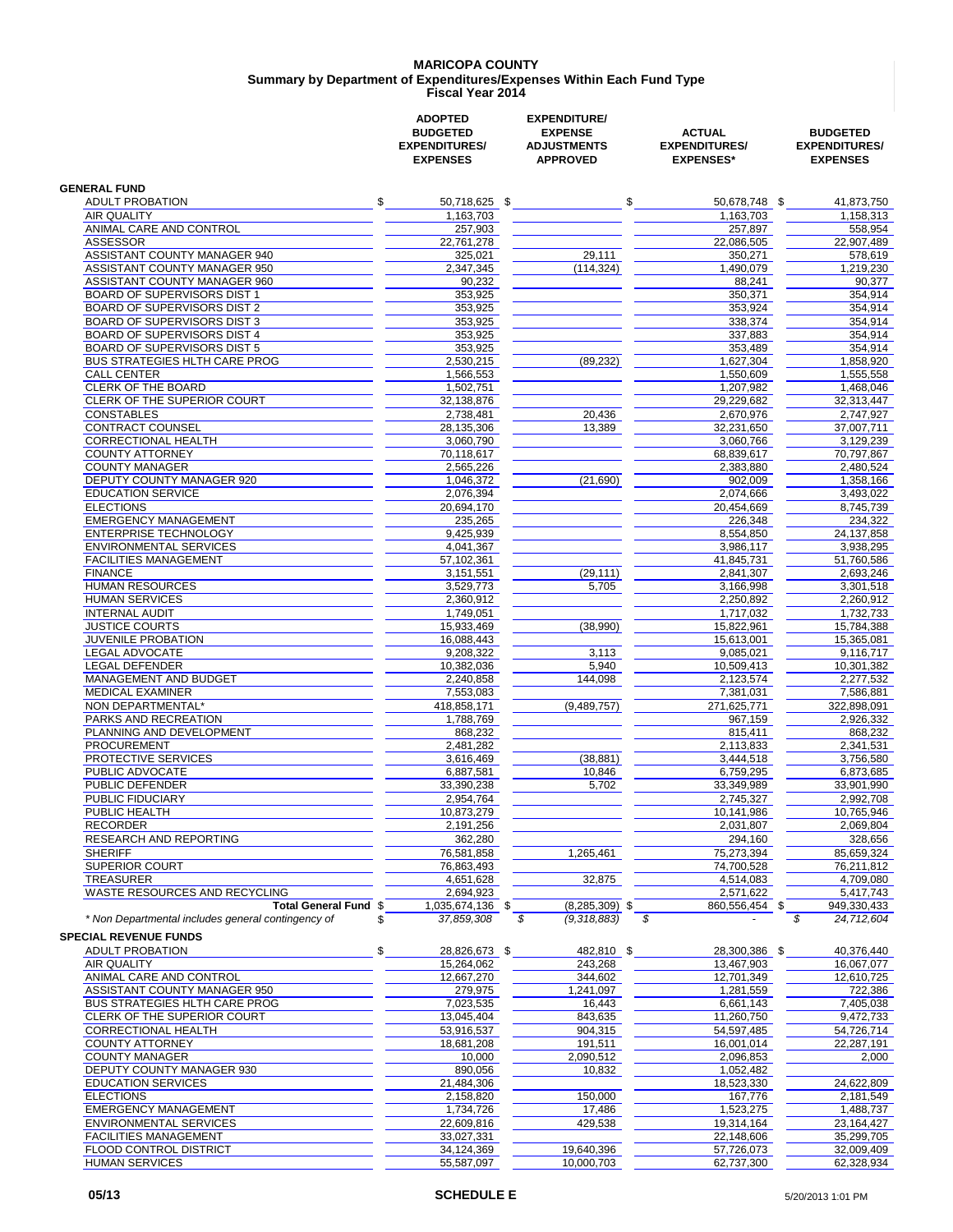#### **MARICOPA COUNTY Fiscal Year 2014 Summary by Department of Expenditures/Expenses Within Each Fund Type**

|                                                                                      | <b>ADOPTED</b><br><b>BUDGETED</b><br><b>EXPENDITURES/</b><br><b>EXPENSES</b> | <b>EXPENDITURE/</b><br><b>EXPENSE</b><br><b>ADJUSTMENTS</b><br><b>APPROVED</b> | <b>ACTUAL</b><br><b>EXPENDITURES/</b><br><b>EXPENSES*</b> | <b>BUDGETED</b><br><b>EXPENDITURES/</b><br><b>EXPENSES</b> |
|--------------------------------------------------------------------------------------|------------------------------------------------------------------------------|--------------------------------------------------------------------------------|-----------------------------------------------------------|------------------------------------------------------------|
| INTEGRATED CRIMINAL JUSTICE INFO                                                     | 1.615.307                                                                    | 836.595                                                                        | 1.614.658                                                 | 1.561.510                                                  |
| <b>JUSTICE COURTS</b>                                                                | 8,350,751                                                                    | 88,526                                                                         | 7,716,780                                                 | 7,943,603                                                  |
| JUVENILE PROBATION                                                                   | 40,626,643                                                                   | 651,195                                                                        | 36,962,423                                                | 39,343,359                                                 |
| LEGAL ADVOCATE                                                                       | 60,764                                                                       |                                                                                | 35,230                                                    | 53,723                                                     |
| <b>LEGAL DEFENDER</b>                                                                | 210,922                                                                      |                                                                                | 153,736                                                   | 172,100                                                    |
| <b>LIBRARY DISTRICT</b>                                                              | 25,627,596                                                                   | 540,586                                                                        | 25,697,531                                                | 25,525,017                                                 |
| <b>MEDICAL EXAMINER</b>                                                              | 115,864                                                                      | 7,682                                                                          | 111,262                                                   | 63,614                                                     |
| <b>NON DEPARTMENTAL</b>                                                              | 83,896,687                                                                   | (17,691,291)                                                                   | 10,132,581                                                | 84.708.760                                                 |
| PARKS AND RECREATION                                                                 | 8,661,239                                                                    | 113,524                                                                        | 8,219,123                                                 | 9,086,412                                                  |
| PLANNING AND DEVELOPMENT                                                             | 7,299,727                                                                    | 140,342                                                                        | 7,016,050                                                 | 8,057,806                                                  |
| PROTECTIVE SERVICES                                                                  | 48,942                                                                       |                                                                                | 48.942                                                    | 48.942                                                     |
| PUBLIC DEFENDER                                                                      | 2,715,269                                                                    |                                                                                | 1,751,793                                                 | 2,417,979                                                  |
| PUBLIC HEALTH<br><b>RECORDER</b>                                                     | 44,900,281                                                                   | 2,848,564                                                                      | 46,540,443                                                | 48,249,571                                                 |
|                                                                                      | 5.021.738                                                                    | 43.397                                                                         | 4.624.547                                                 | 5.745.763                                                  |
| <b>SHERIFF</b>                                                                       | 203,427,529                                                                  | 3,652,663                                                                      | 198,826,169                                               | 210,055,345                                                |
| <b>STADIUM DISTRICT</b>                                                              | 1.747.791                                                                    | 9,854                                                                          | 2,347,964                                                 | 2,925,816                                                  |
| <b>SUPERIOR COURT</b>                                                                | 15,334,460                                                                   | 183,075                                                                        | 13,024,848                                                | 17,093,360                                                 |
| <b>TRANSPORTATION</b>                                                                | 59,889,807                                                                   | 725,324                                                                        | 55,549,493                                                | 58.737.111                                                 |
| <b>TREASURER</b>                                                                     | 304.341                                                                      |                                                                                | 291,693                                                   | 304.341                                                    |
| WASTE RESOURCES AND RECYCLING                                                        | 4,748,115                                                                    | 3,872                                                                          | 4,565,153                                                 | 4,748,332                                                  |
| Total Special Revenue Funds \$<br>* Non Departmental includes general contingency of | 835,934,958 \$<br>\$<br>19,793,329                                           | 28,761,056 \$<br>\$<br>(6.278, 194)                                            | 754,791,867 \$<br>\$                                      | 871,608,338<br>26,399,660<br>\$                            |
| NON DEPARTMENTAL<br><b>STADIUM DISTRICT</b><br><b>Total Debt Service Funds \$</b>    | 16,736,830 \$<br>6,634,544<br>23,371,374 \$                                  | 31,394,304<br>31,394,304 \$                                                    | \$<br>16,736,830 \$<br>35,894,642<br>52,631,472 \$        | 16,715,180<br>4,902,882<br>21,618,062                      |
| <b>CAPITAL PROJECTS FUNDS</b><br>FLOOD CONTROL DISTRICT                              | \$<br>50,000,000 \$                                                          |                                                                                | 47,826,530 \$<br>\$                                       | 40,000,000                                                 |
| NON DEPARTMENTAL                                                                     | 282,865,632                                                                  | 5,903,620                                                                      | 88,898,886                                                | 293,252,034                                                |
| <b>TRANSPORTATION</b>                                                                | 103,932,010                                                                  |                                                                                | 86,123,718                                                | 82,089,011                                                 |
| <b>STADIUM DISTRICT</b>                                                              | 1,903,000                                                                    |                                                                                | 1,891,107                                                 | 3,000                                                      |
| <b>Total Capital Projects Funds \$</b>                                               | 438,700,642 \$                                                               | 5,903,620 \$                                                                   | 224,740,241 \$                                            | 415,344,045                                                |
| <b>INTERNAL SERVICE FUNDS</b>                                                        |                                                                              |                                                                                |                                                           |                                                            |
| <b>BUS STRATEGIES HLTH CARE PROG</b>                                                 | \$<br>144,814,989 \$                                                         | $(1,039,172)$ \$                                                               | 141,304,012 \$                                            | 155,944,779                                                |
| <b>ENTERPRISE TECHNOLOGY</b>                                                         | 17,494,345                                                                   | 102,595                                                                        | 16,970,093                                                | 16,974,334                                                 |
| <b>EQUIPMENT SERVICES</b>                                                            | 16.599.674                                                                   | 75.189                                                                         | 17,293,081                                                | 17,273,320                                                 |
| <b>PROCUREMENT</b><br><b>RISK MANAGEMENT</b>                                         | 761,464                                                                      | 10,479                                                                         | 785,926                                                   | 788,689                                                    |
|                                                                                      | 43,052,385                                                                   | 12,428,395                                                                     | 59,010,086                                                | 34,890,051                                                 |
| Total Internal Service Funds \$                                                      | 222,722,857 \$                                                               | 11,577,486 \$                                                                  | 235,363,198 \$                                            | 225,871,173                                                |
| <b>ELIMINATIONS FUNDS</b>                                                            |                                                                              |                                                                                |                                                           |                                                            |
| ELIMINATIONS BUS STRATEGIES HLTH CARE PROG                                           | (1,070,000)                                                                  | 1.070.000                                                                      |                                                           |                                                            |
| <b>ELIMINATIONS COUNTY</b>                                                           | (156, 642, 674)                                                              |                                                                                | (158, 886, 875)                                           | (163, 263, 729)                                            |
| ELIMINATIONS COUNTY AND DIST                                                         | (7,913,040)                                                                  |                                                                                | (7,659,668)                                               | (7,903,936)                                                |
| <b>Total Eliminations Funds \$</b>                                                   | $(165, 625, 714)$ \$                                                         | 1,070,000 \$                                                                   | $(166, 546, 543)$ \$                                      | (171, 167, 665)                                            |
|                                                                                      |                                                                              |                                                                                |                                                           |                                                            |
| <b>TOTAL ALL FUNDS \$</b>                                                            | 2,390,778,253 \$                                                             | 70,421,157 \$                                                                  | 1,961,536,689 \$                                          | 2,312,604,386                                              |

\* Includes actual expenditures/expenses recognized on the modified accrual or accrual basis as of the date the proposed budget was prepared, plus estimated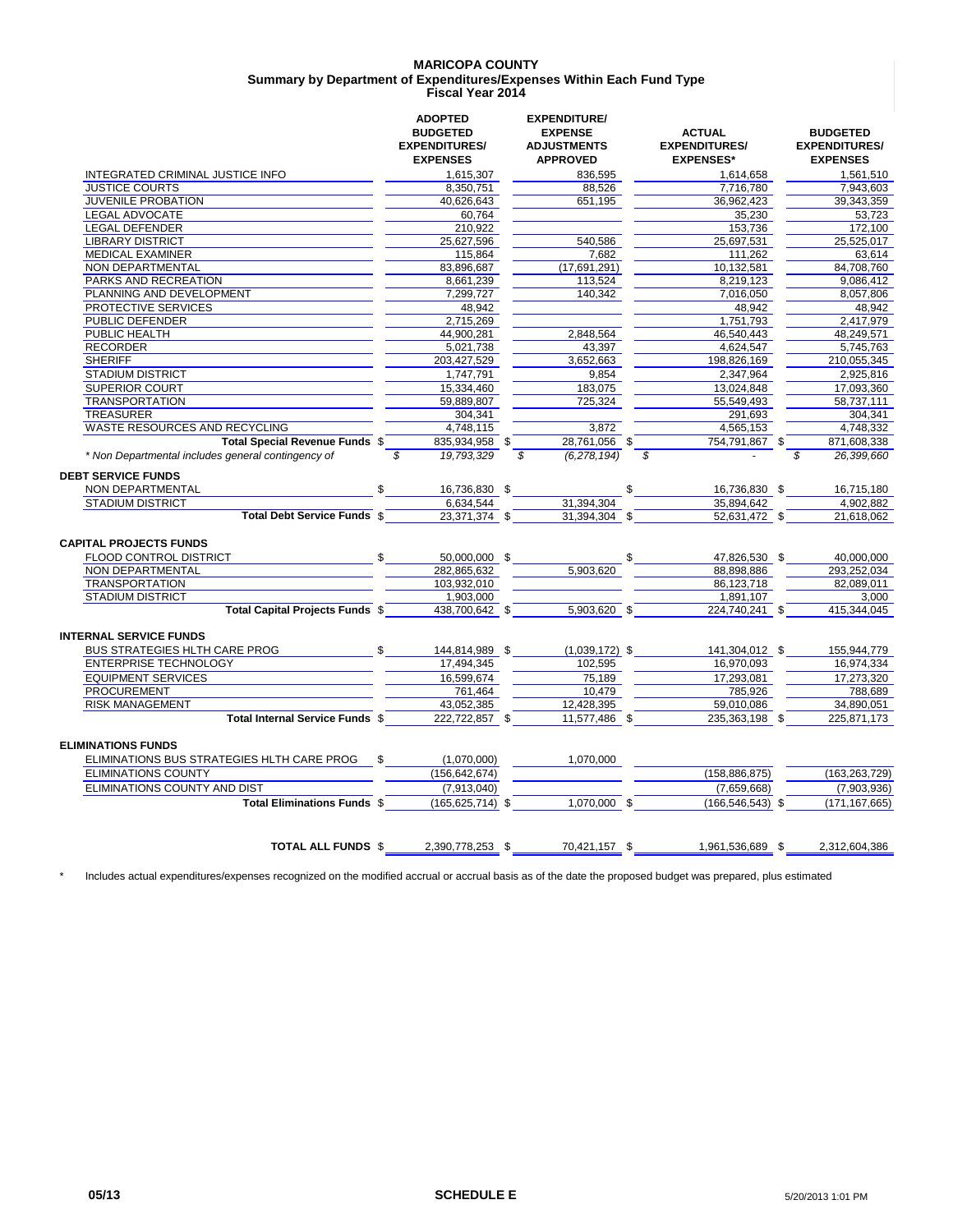### **MARICOPA COUNTY Summary by Department of Expenditures/Expenses Fiscal Year 2014**

| <b>DEPARTMENT/FUND</b>                          | <b>ADOPTED</b><br><b>BUDGETED</b><br><b>EXPENDITURES/</b><br><b>EXPENSES</b><br>2013 |               | <b>EXPENDITURE/</b><br><b>EXPENSE</b><br><b>ADJUSTMENTS</b><br><b>APPROVED</b><br>2013 | <b>ACTUAL</b><br><b>EXPENDITURES/</b><br><b>EXPENSES*</b><br>2013 | <b>BUDGETED</b><br><b>EXPENDITURES/</b><br><b>EXPENSES</b><br>2014 |
|-------------------------------------------------|--------------------------------------------------------------------------------------|---------------|----------------------------------------------------------------------------------------|-------------------------------------------------------------------|--------------------------------------------------------------------|
| <b>ADULT PROBATION:</b>                         |                                                                                      |               |                                                                                        |                                                                   |                                                                    |
| <b>ADULT PROBATION FEES</b>                     | 14,198,868 \$                                                                        |               | 297,483 \$                                                                             | 13,937,664 \$                                                     | 13,777,133                                                         |
| DETENTION OPERATIONS                            | 11,070,427                                                                           |               |                                                                                        | 10,995,025                                                        | 23,515,048                                                         |
| ADULT PROBATION GRANTS                          | 3,557,378                                                                            |               | 185,327                                                                                | 3,367,697                                                         | 3,084,259                                                          |
| GENERAL<br>Department Total \$                  | 50,718,625<br>79,545,298                                                             | \$            | 482,810 \$                                                                             | 50,678,748<br>78,979,134 \$                                       | 41,873,750<br>82,250,190                                           |
|                                                 |                                                                                      |               |                                                                                        |                                                                   |                                                                    |
| AIR QUALITY:                                    |                                                                                      |               |                                                                                        |                                                                   |                                                                    |
| <b>GENERAL</b><br>AIR QUALITY FEES              | 1,163,703 \$<br>11,494,587                                                           |               | 156,062                                                                                | \$<br>1,163,703 \$<br>9.847.482                                   | 1,158,313<br>12,142,123                                            |
| AIR QUALITY GRANT                               | 3,769,475                                                                            |               | 87,206                                                                                 | 3,620,421                                                         | 3,924,954                                                          |
| Department Total \$                             | 16,427,765 \$                                                                        |               | 243,268 \$                                                                             | 14,631,606 \$                                                     | 17,225,390                                                         |
| ANIMAL CARE AND CONTROL:                        |                                                                                      |               |                                                                                        |                                                                   |                                                                    |
| ANIMAL CONTROL FIELD OPERATION                  | 3,367,887 \$                                                                         |               | 44,742 \$                                                                              | 3,265,418 \$                                                      | 3,497,456                                                          |
| ANIMAL CONTROL GRANTS                           | 944.331                                                                              |               | 185.200                                                                                | 1.034.351                                                         | 1.363.711                                                          |
| ANIMAL CONTROL LICENSE SHELTER                  | 8,355,052                                                                            |               | 114,660                                                                                | 8,401,580                                                         | 7,749,558                                                          |
| GENERAL<br>Department Total \$                  | 257,903<br>12,925,173 \$                                                             |               | 344,602 \$                                                                             | 257.897<br>12,959,246 \$                                          | 558.954<br>13,169,679                                              |
|                                                 |                                                                                      |               |                                                                                        |                                                                   |                                                                    |
| ASSESSOR:<br>GENERAL                            | 22,761,278                                                                           | \$            |                                                                                        | \$<br>22,086,505                                                  | 22,907,489                                                         |
| Department Total \$                             | 22.761.278                                                                           | \$            |                                                                                        | 22,086,505                                                        | 22,907,489                                                         |
|                                                 |                                                                                      |               |                                                                                        |                                                                   |                                                                    |
| ASSISTANT COUNTY MANAGER 940:<br><b>GENERAL</b> | 325,021 \$                                                                           |               |                                                                                        |                                                                   |                                                                    |
| Department Total \$                             | $325,021$ \$                                                                         |               | 29,111 \$<br>$29,111$ \$                                                               | 350,271<br>350,271                                                | 578,619<br>578,619                                                 |
|                                                 |                                                                                      |               |                                                                                        |                                                                   |                                                                    |
| ASSISTANT COUNTY MANAGER 950:                   | \$                                                                                   |               |                                                                                        |                                                                   |                                                                    |
| GENERAL<br>NON DEPARTMENTAL GRANT               | 2,347,345<br>279,975                                                                 | \$<br>\$      | $(114, 324)$ \$<br>1,241,097                                                           | \$<br>1,490,079<br>1,281,559                                      | \$<br>1,219,230<br>317,688                                         |
| DETENTION OPERATIONS                            |                                                                                      |               |                                                                                        |                                                                   | 404,698                                                            |
| Department Total \$                             | $2,627,320$ \$                                                                       |               | 1,126,773                                                                              | \$<br>2,771,638                                                   | \$<br>1,941,616                                                    |
| ASSISTANT COUNTY MANAGER 960:                   |                                                                                      |               |                                                                                        |                                                                   |                                                                    |
| <b>GENERAL</b>                                  | \$<br>90,232 \$                                                                      |               |                                                                                        | \$<br>88,241                                                      | \$<br>90,377                                                       |
| Department Total \$                             | 90,232 \$                                                                            |               |                                                                                        | \$<br>88.241                                                      | \$<br>90,377                                                       |
| <b>BOARD OF SUPERVISORS DIST 1:</b>             |                                                                                      |               |                                                                                        |                                                                   |                                                                    |
| <b>GENERAL</b>                                  | 353,925                                                                              | \$            |                                                                                        | \$<br>350,371                                                     | \$<br>354.914                                                      |
| Department Total \$                             | $353,925$ \$                                                                         |               |                                                                                        | \$<br>350.371                                                     | \$<br>354.914                                                      |
| <b>BOARD OF SUPERVISORS DIST 2:</b>             |                                                                                      |               |                                                                                        |                                                                   |                                                                    |
| GENERAL                                         | \$<br>353,925                                                                        | \$            |                                                                                        | \$<br>353,924                                                     | \$<br>354,914                                                      |
| Department Total \$                             | 353,925                                                                              | $\sqrt[6]{3}$ |                                                                                        | 353,924                                                           | \$<br>354,914                                                      |
| BOARD OF SUPERVISORS DIST 3:                    |                                                                                      |               |                                                                                        |                                                                   |                                                                    |
| <b>GENERAL</b>                                  | 353,925 \$<br>\$                                                                     |               |                                                                                        | \$<br>338,374 \$                                                  | 354,914                                                            |
| Department Total \$                             | $353,925$ \$                                                                         |               |                                                                                        | \$<br>338,374 \$                                                  | 354,914                                                            |
| BOARD OF SUPERVISORS DIST 4:                    |                                                                                      |               |                                                                                        |                                                                   |                                                                    |
| <b>GENERAL</b>                                  | 353,925 \$                                                                           |               |                                                                                        | \$<br>337,883 \$                                                  | 354,914                                                            |
| Department Total \$                             | 353,925 \$                                                                           |               |                                                                                        | $337,883$ \$                                                      | 354,914                                                            |
| <b>BOARD OF SUPERVISORS DIST 5:</b>             |                                                                                      |               |                                                                                        |                                                                   |                                                                    |
| <b>GENERAL</b>                                  | 353,925<br>\$                                                                        | \$            |                                                                                        | 353,489                                                           | 354,914                                                            |
| <b>Department Total</b>                         | $353,925$ \$<br>\$                                                                   |               |                                                                                        | 353,489                                                           | 354,914                                                            |
| <b>BUS STRATEGIES HLTH CARE PROG:</b>           |                                                                                      |               |                                                                                        |                                                                   |                                                                    |
| <b>GENERAL</b>                                  | \$<br>2,530,215 \$                                                                   |               | $(89, 232)$ \$                                                                         | 1,627,304 \$                                                      | 1,858,920                                                          |
| PUBLIC HEALTH GRANTS                            | 7,023,535                                                                            |               | 16,443                                                                                 | 6,661,143                                                         | 7,405,038                                                          |
| <b>CMG MEDICAL</b><br>OAP MEDICAL               | 45,759,309<br>44,117,011                                                             |               |                                                                                        | 52,092,112<br>34,067,853                                          | 53,061,629<br>35,848,681                                           |
| CHOICE FUND H.S.A.                              | 12,239,116                                                                           |               |                                                                                        | 14,247,624                                                        | 15,520,423                                                         |
| FI DENTAL PPO                                   | 4,791,276                                                                            |               |                                                                                        | 4,917,027                                                         | 5,192,538                                                          |
| COINSURANCE PHARMACY                            | 12,584,880                                                                           |               |                                                                                        | 13,877,639                                                        | 15,835,192                                                         |
| 60 PERCENT STD                                  | 1,625,925                                                                            |               |                                                                                        | 1,731,402                                                         | 7,608,140                                                          |
| 50 PERCENT STD                                  | 304,556                                                                              |               |                                                                                        | 224,266                                                           | 304,556                                                            |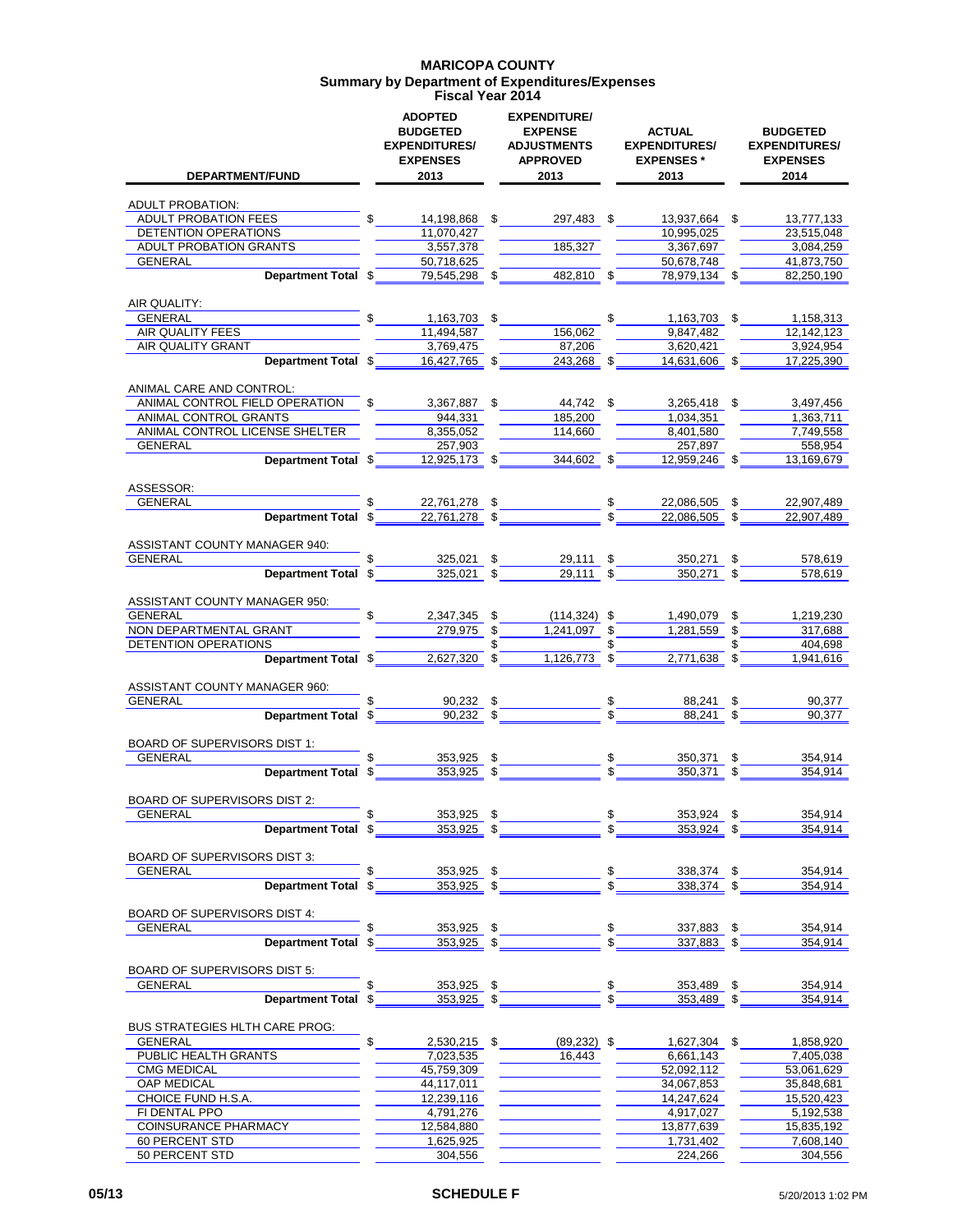|                                                               | <b>ADOPTED</b><br><b>BUDGETED</b><br><b>EXPENDITURES/</b><br><b>EXPENSES</b> |                    | <b>EXPENDITURE/</b><br><b>EXPENSE</b><br><b>ADJUSTMENTS</b><br><b>APPROVED</b> |          | <b>ACTUAL</b><br><b>EXPENDITURES/</b><br><b>EXPENSES*</b> | <b>BUDGETED</b><br><b>EXPENDITURES/</b><br><b>EXPENSES</b> |
|---------------------------------------------------------------|------------------------------------------------------------------------------|--------------------|--------------------------------------------------------------------------------|----------|-----------------------------------------------------------|------------------------------------------------------------|
| DEPARTMENT/FUND                                               | 2013                                                                         |                    | 2013                                                                           |          | 2013                                                      | 2014                                                       |
| <b>40 PERCENT STD</b>                                         | 142,180                                                                      |                    |                                                                                |          | 127,178                                                   | 142,180                                                    |
| BEHAVIORAL HEALTH                                             | 1,889,896                                                                    |                    |                                                                                |          | 1,867,613                                                 | 1,749,785                                                  |
| <b>WELLNESS</b>                                               | 3,939,061                                                                    |                    | 1,754                                                                          |          | 1.058.135                                                 | 1,905,290                                                  |
| BENEFIT ADMINISTRATION                                        | 2,297,297                                                                    |                    | 29,074                                                                         |          | 2,118,612                                                 | 3,015,172                                                  |
| <b>ONSITE PHARMACY CLINIC</b><br><b>BENEFITS ELIMINATIONS</b> | 1,232,000                                                                    |                    | (1,070,000)                                                                    |          | 1,813,085<br>(1,436,650)                                  | 1,736,000<br>(1,245,000)                                   |
| FLEX SPENDING HEALTH                                          | 2,585,420                                                                    |                    |                                                                                |          | 2,356,070                                                 | 2,356,070                                                  |
| FLEX SPENDING DEP CARE                                        | 801,898                                                                      |                    |                                                                                |          | 888.092                                                   | 888,092                                                    |
| <b>VISION</b>                                                 | 1,537,504                                                                    |                    |                                                                                |          | 1,554,939                                                 | 1,658,880                                                  |
| FI PREPAID DENTAL                                             | 396,386                                                                      |                    |                                                                                |          | 378,093                                                   | 269,861                                                    |
| FI LIFE AND AD AND D                                          | 330,175                                                                      |                    |                                                                                |          | 397.832                                                   | 397,832                                                    |
| SUPPLEMENTAL LIFE                                             | 2,831,922                                                                    |                    |                                                                                |          | 3,140,997                                                 | 3,140,997                                                  |
| <b>EMPLOYEE ASSISTANCE</b>                                    | 201,617                                                                      |                    |                                                                                |          | 214,224                                                   | 369,603                                                    |
| SI DENTAL                                                     | 3,672,387                                                                    |                    |                                                                                |          | 3,757,331                                                 | 4,309,610                                                  |
| <b>DEPENDENT LIFE</b>                                         | 254,957                                                                      |                    |                                                                                |          | 348,516                                                   | 348,516                                                    |
| <b>VOLUNTARY BENEFITS</b>                                     | 617,672                                                                      |                    |                                                                                |          | 892,212                                                   | 892,212                                                    |
| <b>CIGNA FOR SENIORS</b>                                      | 662,544                                                                      |                    |                                                                                |          | 669,810                                                   | 638,520                                                    |
| <b>ELIMINATIONS</b>                                           | (1,070,000)                                                                  |                    | 1.070.000                                                                      |          |                                                           |                                                            |
| Department Total \$                                           | 153,298,739                                                                  | \$                 | (41, 961)                                                                      | \$       | 149,592,459                                               | \$<br>165,208,737                                          |
|                                                               |                                                                              |                    |                                                                                |          |                                                           |                                                            |
| <b>CALL CENTER:</b>                                           |                                                                              |                    |                                                                                |          |                                                           |                                                            |
| <b>GENERAL</b><br><b>Department Total</b>                     | \$<br>1,566,553<br>1,566,553                                                 | \$<br>$\mathbb{S}$ |                                                                                | \$.      | 1,550,609                                                 | \$<br>1,555,558                                            |
|                                                               | \$                                                                           |                    |                                                                                |          | 1,550,609                                                 | 1,555,558                                                  |
| <b>CLERK OF THE BOARD:</b>                                    |                                                                              |                    |                                                                                |          |                                                           |                                                            |
| <b>GENERAL</b>                                                | 1,502,751                                                                    | \$                 |                                                                                | \$       | 1,207,982                                                 | \$<br>1,468,046                                            |
| <b>Department Total</b>                                       | 1,502,751<br>\$                                                              | \$                 |                                                                                |          | 1,207,982                                                 | 1,468,046                                                  |
|                                                               |                                                                              |                    |                                                                                |          |                                                           |                                                            |
| CLERK OF THE SUPERIOR COURT:                                  |                                                                              |                    |                                                                                |          |                                                           |                                                            |
| CHILD SUPPORT ENHANCEMENT                                     | 100,000                                                                      |                    |                                                                                |          |                                                           |                                                            |
| CLERK OF COURT FILL THE GAP                                   | 2,345,688                                                                    |                    | 422,666                                                                        |          | 2,527,701                                                 | 2,314,029                                                  |
| CLERK OF THE COURT EDMS                                       | 5,700,000                                                                    |                    | 30,711                                                                         |          | 5,070,344                                                 | 3,522,120                                                  |
| CLERK OF THE COURT GRANTS                                     | 1,389,716                                                                    |                    | 74,812                                                                         |          | 1,048,504                                                 | 1,072,654                                                  |
| <b>COURT DOCUMENT RETRIEVAL</b>                               | 2,335,000                                                                    |                    | 29,067                                                                         |          | 1,758,728                                                 | 1,838,536                                                  |
| GENERAL                                                       | 32,138,876                                                                   |                    |                                                                                |          | 29,229,682                                                | 32,313,447                                                 |
| JUDICIAL ENHANCEMENT                                          | 1,100,000                                                                    |                    | 286,379                                                                        |          | 815,279                                                   | 657,394                                                    |
| <b>VICTIM LOCATION</b>                                        | 75,000                                                                       |                    |                                                                                |          | 40,194                                                    | 68,000                                                     |
| Department Total \$                                           | 45,184,280                                                                   | \$                 | 843.635 \$                                                                     |          | 40,490,432                                                | 41,786,180                                                 |
|                                                               |                                                                              |                    |                                                                                |          |                                                           |                                                            |
| CONSTABLES:                                                   |                                                                              |                    |                                                                                |          |                                                           |                                                            |
| <b>GENERAL</b>                                                | 2,738,481<br>\$                                                              | \$                 | 20.436                                                                         | \$       | 2,670,976                                                 | \$<br>2,747,927                                            |
| Department Total \$                                           | 2,738,481                                                                    | \$                 | 20.436                                                                         | \$       | 2,670,976                                                 | \$<br>2,747,927                                            |
|                                                               |                                                                              |                    |                                                                                |          |                                                           |                                                            |
| CONTRACT COUNSEL:                                             |                                                                              |                    |                                                                                |          |                                                           |                                                            |
| <b>GENERAL</b>                                                | 28,135,306<br>\$                                                             | \$                 | 13,389                                                                         | \$<br>\$ | 32,231,650                                                | \$<br>37,007,711                                           |
| Department Total \$                                           | 28,135,306                                                                   | \$                 | 13,389                                                                         |          | 32,231,650                                                | 37,007,711                                                 |
| <b>CORRECTIONAL HEALTH:</b>                                   |                                                                              |                    |                                                                                |          |                                                           |                                                            |
| CORRECTIONAL HEALTH GRANT                                     | 50,000                                                                       | \$                 |                                                                                | \$       | 50,000                                                    | \$<br>50,000                                               |
| DETENTION OPERATIONS                                          | 53,866,537                                                                   |                    | 904,315                                                                        |          | 54,547,485                                                | 54,676,714                                                 |
| <b>GENERAL</b>                                                | 3,060,790                                                                    |                    |                                                                                |          | 3,060,766                                                 | 3,129,239                                                  |
| Department Total \$                                           | 56,977,327 \$                                                                |                    | 904,315 \$                                                                     |          | 57,658,251 \$                                             | 57,855,953                                                 |
|                                                               |                                                                              |                    |                                                                                |          |                                                           |                                                            |
| <b>COUNTY ATTORNEY:</b>                                       |                                                                              |                    |                                                                                |          |                                                           |                                                            |
| CHECK ENFORCEMENT PROGRAM                                     | \$<br>361,000                                                                | \$                 | 5,354                                                                          | \$       | 328,078                                                   | \$<br>359,900                                              |
| COUNTY ATTORNEY FILL THE GAP                                  | 2,047,134                                                                    |                    | 30.082                                                                         |          | 1,703,309                                                 | 1,995,341                                                  |
| <b>COUNTY ATTORNEY GRANTS</b>                                 | 6,915,128                                                                    |                    | 108,639                                                                        |          | 6,318,202                                                 | 6,938,464                                                  |
| <b>COUNTY ATTORNEY RICO</b>                                   | 4,582,949                                                                    |                    |                                                                                |          | 4,148,149                                                 | 7,574,334                                                  |
| <b>CRIM JUSTICE ENHANCEMENT</b>                               | 1,728,835                                                                    |                    | 31,395                                                                         |          | 1,634,840                                                 | 1,624,052                                                  |
| <b>DIVERSION</b>                                              | 2,871,162                                                                    |                    | 16,041                                                                         |          | 1,793,395                                                 | 3,620,100                                                  |
| <b>GENERAL</b>                                                | 70,118,617                                                                   |                    |                                                                                |          | 68,839,617                                                | 70,797,867                                                 |
| VICTIM COMP AND ASSISTANCE                                    | 135,000                                                                      |                    |                                                                                |          | 56,250                                                    | 135,000                                                    |
| <b>VICTIM COMP RESTITUTION INT</b>                            | 40,000                                                                       |                    |                                                                                |          | 18,791                                                    | 40,000                                                     |
| Department Total \$                                           | 88,799,825                                                                   | S                  | 191,511                                                                        | \$       | 84,840,631                                                | 93,085,058                                                 |
|                                                               |                                                                              |                    |                                                                                |          |                                                           |                                                            |
| <b>COUNTY MANAGER:</b>                                        |                                                                              |                    |                                                                                |          |                                                           |                                                            |
| <b>GENERAL</b>                                                | 2,565,226                                                                    | \$                 |                                                                                | \$       | 2,383,880                                                 | \$<br>2,480,524                                            |
| NON DEPARTMENTAL GRANT                                        | 10,000                                                                       |                    | 2,090,512                                                                      |          | 2,096,853                                                 | 2,000                                                      |
| Department Total \$                                           | 2,575,226 \$                                                                 |                    | 2,090,512 \$                                                                   |          | 4,480,733 \$                                              | 2,482,524                                                  |

DEPUTY COUNTY MANAGER 920: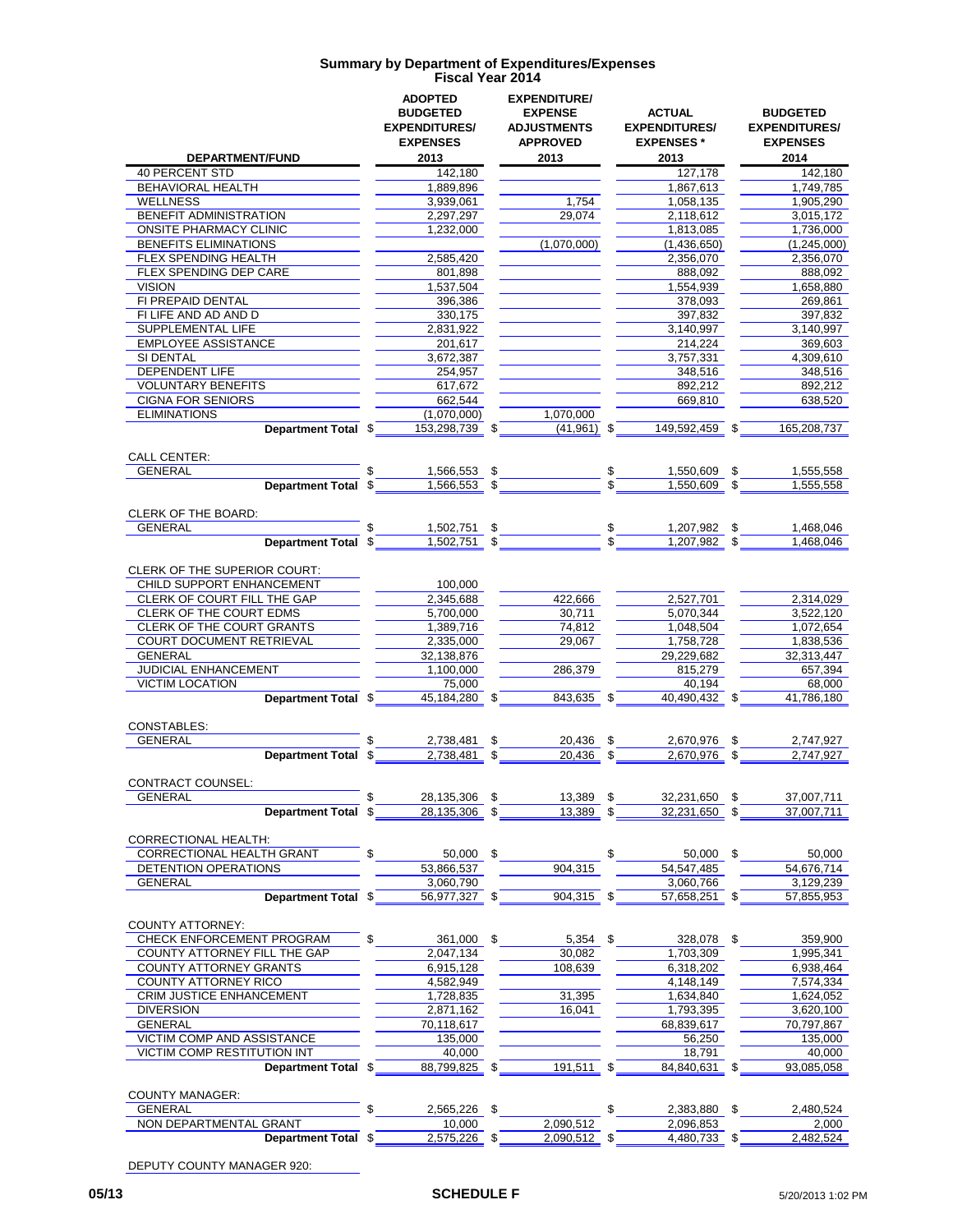| <b>DEPARTMENT/FUND</b>                                         |                      | <b>ADOPTED</b><br><b>BUDGETED</b><br><b>EXPENDITURES/</b><br><b>EXPENSES</b><br>2013 |          | <b>EXPENDITURE/</b><br><b>EXPENSE</b><br><b>ADJUSTMENTS</b><br><b>APPROVED</b><br>2013 |               | ACTUAL<br><b>EXPENDITURES/</b><br><b>EXPENSES</b> *<br>2013 |      | <b>BUDGETED</b><br><b>EXPENDITURES/</b><br><b>EXPENSES</b><br>2014 |
|----------------------------------------------------------------|----------------------|--------------------------------------------------------------------------------------|----------|----------------------------------------------------------------------------------------|---------------|-------------------------------------------------------------|------|--------------------------------------------------------------------|
| GENERAL                                                        |                      | $1,046,372$ \$                                                                       |          | $(21,690)$ \$                                                                          |               | 902,009 \$                                                  |      | 1,358,166                                                          |
| Department Total \$1,046,372 \$                                |                      |                                                                                      |          | $(21,690)$ \$                                                                          |               | $902,009$ \$                                                |      | 1,358,166                                                          |
|                                                                |                      |                                                                                      |          |                                                                                        |               |                                                             |      |                                                                    |
| DEPUTY COUNTY MANAGER 930:<br>PLANNING AND DEVELOPMENT FEES \$ |                      |                                                                                      |          |                                                                                        |               |                                                             |      |                                                                    |
| Department Total \$                                            |                      | 890,056 \$<br>$890,056$ \$                                                           |          | $10,832$ \$<br>$\frac{10,832}{9}$ \$                                                   |               | 1,052,482 \$<br>$1,052,482$ \$                              |      |                                                                    |
|                                                                |                      |                                                                                      |          |                                                                                        |               |                                                             |      |                                                                    |
| <b>EDUCATION SERVICE:</b>                                      |                      |                                                                                      |          |                                                                                        |               |                                                             |      |                                                                    |
| <b>GENERAL</b>                                                 | $\frac{1}{\sqrt{2}}$ |                                                                                      |          |                                                                                        |               | $2,076,394$ \$ 2,074,666 \$                                 |      | 3,493,022                                                          |
| SCHOOL GRANT                                                   |                      | 15,796,099                                                                           |          |                                                                                        |               | 15,184,462                                                  |      | 20.593.590                                                         |
| SMALL SCHOOL SERVICE                                           |                      | 109,657                                                                              |          |                                                                                        |               | 105,735                                                     |      | 109,657                                                            |
| SCHOOL TRANSPORTATION                                          |                      | 600,000                                                                              |          |                                                                                        |               | 310,274                                                     |      | 600,000                                                            |
| SCHOOL COMMUNICATION                                           |                      | 733,136                                                                              |          |                                                                                        |               | 585,332                                                     |      | 603,452                                                            |
| EDUCATIONAL SUPPLEMENTAL PROG                                  |                      | 1,458,358                                                                            |          |                                                                                        |               | 1,205,290                                                   |      | 1,061,291                                                          |
| <b>DETENTION OPERATIONS</b>                                    |                      | 2,787,056                                                                            |          | $23,560,700$ \$                                                                        |               | 1,132,237                                                   |      | 1,654,819                                                          |
| Department Total \$                                            |                      |                                                                                      |          |                                                                                        |               | $\overline{\text{S}}$<br>20,597,996 \$                      |      | 28,115,831                                                         |
| ELECTIONS:                                                     |                      |                                                                                      |          |                                                                                        |               |                                                             |      |                                                                    |
| <b>ELECTIONS GRANT</b>                                         | \$                   |                                                                                      |          | 2,158,820 \$ 150,000 \$                                                                |               | 167.776 \$                                                  |      | 2.181.549                                                          |
| <b>GENERAL</b>                                                 |                      | 20,694,170                                                                           |          |                                                                                        |               | 20,454,669                                                  |      | 8,745,739                                                          |
| Department Total \$                                            |                      | 22.852.990 \$                                                                        |          | $\overline{150,000}$ \$                                                                |               | 20,622,445 \$                                               |      | 10.927.288                                                         |
|                                                                |                      |                                                                                      |          |                                                                                        |               |                                                             |      |                                                                    |
| <b>EMERGENCY MANAGEMENT:</b>                                   |                      |                                                                                      |          |                                                                                        |               |                                                             |      |                                                                    |
| <b>EMERGENCY MANAGEMENT</b>                                    | \$                   |                                                                                      |          |                                                                                        |               | 1,147,701 \$ 9,411 \$ 1,002,508 \$                          |      | 931,260                                                            |
| GENERAL                                                        |                      | 235,265                                                                              |          |                                                                                        |               | 226,348                                                     |      | 234,322                                                            |
| PALO VERDE                                                     |                      | 587,025                                                                              |          | 8.075                                                                                  |               | 520,767                                                     |      | 557,477                                                            |
| Department Total \$                                            |                      | $1,969,991$ \$                                                                       |          | 17,486 \$                                                                              |               | 1.749.623 \$                                                |      | 1.723.059                                                          |
|                                                                |                      |                                                                                      |          |                                                                                        |               |                                                             |      |                                                                    |
| <b>ENTERPRISE TECHNOLOGY:</b>                                  | $\mathbb{S}$         |                                                                                      |          |                                                                                        |               |                                                             |      |                                                                    |
| <b>GENERAL</b>                                                 |                      | 9,425,939 \$                                                                         |          |                                                                                        | $\mathsf{\$}$ | 8,554,850 \$                                                |      | 24,137,858                                                         |
| TECHNOLOGY INFRASTRUCTURE<br>Department Total \$               |                      | 17,494,345<br>26,920,284 \$                                                          |          | 102,595<br>$102,595$ \$                                                                |               | 16,970,093<br>$25,524,943$ \$                               |      | 16,974,334<br>41,112,192                                           |
|                                                                |                      |                                                                                      |          |                                                                                        |               |                                                             |      |                                                                    |
| <b>ENVIRONMENTAL SERVICES:</b>                                 |                      |                                                                                      |          |                                                                                        |               |                                                             |      |                                                                    |
| ENVIRONMTL SVCS ENV HEALTH                                     |                      | 22,609,816                                                                           |          | 429,538                                                                                |               | 19,314,164                                                  |      | 23, 164, 427                                                       |
| <b>GENERAL</b>                                                 |                      | 4,041,367                                                                            |          |                                                                                        |               | 3,986,117                                                   |      | 3,938,295                                                          |
| Department Total \$                                            |                      | 26,651,183 \$                                                                        |          | 429,538                                                                                |               | 23,300,281 \$                                               |      | 27,102,722                                                         |
|                                                                |                      |                                                                                      |          |                                                                                        |               |                                                             |      |                                                                    |
| <b>EQUIPMENT SERVICES:</b>                                     |                      |                                                                                      |          |                                                                                        |               |                                                             |      |                                                                    |
| <b>EQUIPMENT SERVICES</b>                                      | \$                   | 16,599,674 \$                                                                        |          | $\frac{75,189}{75,189}$ \$                                                             |               | 17,293,081                                                  |      | 17,273,320                                                         |
| Department Total \$                                            |                      | 16,599,674 \$                                                                        |          |                                                                                        |               | 17.293.081 \$                                               |      | 17,273,320                                                         |
|                                                                |                      |                                                                                      |          |                                                                                        |               |                                                             |      |                                                                    |
| <b>FACILITIES MANAGEMENT:</b><br><b>GENERAL</b>                | \$                   |                                                                                      |          |                                                                                        |               |                                                             |      |                                                                    |
| DETENTION OPERATIONS                                           |                      | 57,102,361 \$<br>33,027,331                                                          |          |                                                                                        | \$            | 41,845,731<br>22,148,606                                    | \$   | 51,760,586<br>35,299,705                                           |
| Department Total \$                                            |                      | 90,129,692 \$                                                                        |          |                                                                                        |               | 63,994,337                                                  |      | 87,060,291                                                         |
|                                                                |                      |                                                                                      |          |                                                                                        |               |                                                             |      |                                                                    |
| <b>FINANCE:</b>                                                |                      |                                                                                      |          |                                                                                        |               |                                                             |      |                                                                    |
| <b>GENERAL</b>                                                 |                      | 3,151,551                                                                            | \$       | $(29, 111)$ \$                                                                         |               | 2,841,307                                                   | \$   | 2,693,246                                                          |
| Department Total \$                                            |                      | 3,151,551                                                                            | \$       | $(29, 111)$ \$                                                                         |               | 2,841,307                                                   |      | 2,693,246                                                          |
|                                                                |                      |                                                                                      |          |                                                                                        |               |                                                             |      |                                                                    |
| FLOOD CONTROL DISTRICT:                                        |                      |                                                                                      |          |                                                                                        |               |                                                             |      |                                                                    |
| FLOOD CONTROL                                                  |                      | 33,775,369                                                                           | \$       | 19,560,396 \$                                                                          |               | 57,376,387 \$                                               |      | 31,934,409                                                         |
| FLOOD CONTROL GRANTS                                           |                      | 349,000                                                                              |          | 80.000                                                                                 |               | 349,686                                                     |      | 75,000                                                             |
| FLOOD CONTROL CAPITAL PROJECTS                                 |                      | 50,000,000                                                                           |          |                                                                                        |               | 47,826,530                                                  |      | 40,000,000                                                         |
| Department Total \$                                            |                      | 84,124,369 \$                                                                        |          | 19,640,396                                                                             | \$            | 105,552,603 \$                                              |      | 72,009,409                                                         |
|                                                                |                      |                                                                                      |          |                                                                                        |               |                                                             |      |                                                                    |
| HUMAN RESOURCES:<br><b>GENERAL</b>                             |                      | 3,529,773                                                                            |          |                                                                                        |               |                                                             |      |                                                                    |
| <b>Department Total</b>                                        | -\$                  | 3,529,773                                                                            | \$<br>\$ | 5,705 \$<br>5,705                                                                      | \$            | 3,166,998<br>3,166,998 \$                                   | - \$ | 3,301,518<br>3,301,518                                             |
|                                                                |                      |                                                                                      |          |                                                                                        |               |                                                             |      |                                                                    |
| HUMAN SERVICES:                                                |                      |                                                                                      |          |                                                                                        |               |                                                             |      |                                                                    |
| <b>CDBG HOUSING TRUST</b>                                      |                      | 14,741,226 \$                                                                        |          |                                                                                        | \$            | 12,266,494 \$                                               |      | 19,897,891                                                         |
| DETENTION OPERATIONS                                           |                      | 1,328,359                                                                            |          |                                                                                        |               | 952,591                                                     |      | 192,235                                                            |
| <b>GENERAL</b>                                                 |                      | 2,360,912                                                                            |          |                                                                                        |               | 2,250,892                                                   |      | 2,260,912                                                          |
| HUMAN SERVICES GRANTS                                          |                      | 39,517,512                                                                           |          | 10,000,703                                                                             |               | 49,518,215                                                  |      | 42,238,808                                                         |
| Department Total \$                                            |                      | 57,948,009                                                                           | \$       | 10,000,703 \$                                                                          |               | 64,988,192 \$                                               |      | 64,589,846                                                         |
|                                                                |                      |                                                                                      |          |                                                                                        |               |                                                             |      |                                                                    |
| INTEGRATED CRIM JUSTICE INFO:                                  |                      |                                                                                      |          |                                                                                        |               |                                                             |      |                                                                    |
| DETENTION OPERATIONS                                           | \$                   | 1,615,307 \$                                                                         |          | 836,595 \$                                                                             |               | 1,614,658 \$                                                |      | 1,561,510                                                          |
| Department Total \$                                            |                      | 1,615,307 \$                                                                         |          | 836,595                                                                                | - \$          | 1,614,658 \$                                                |      | 1,561,510                                                          |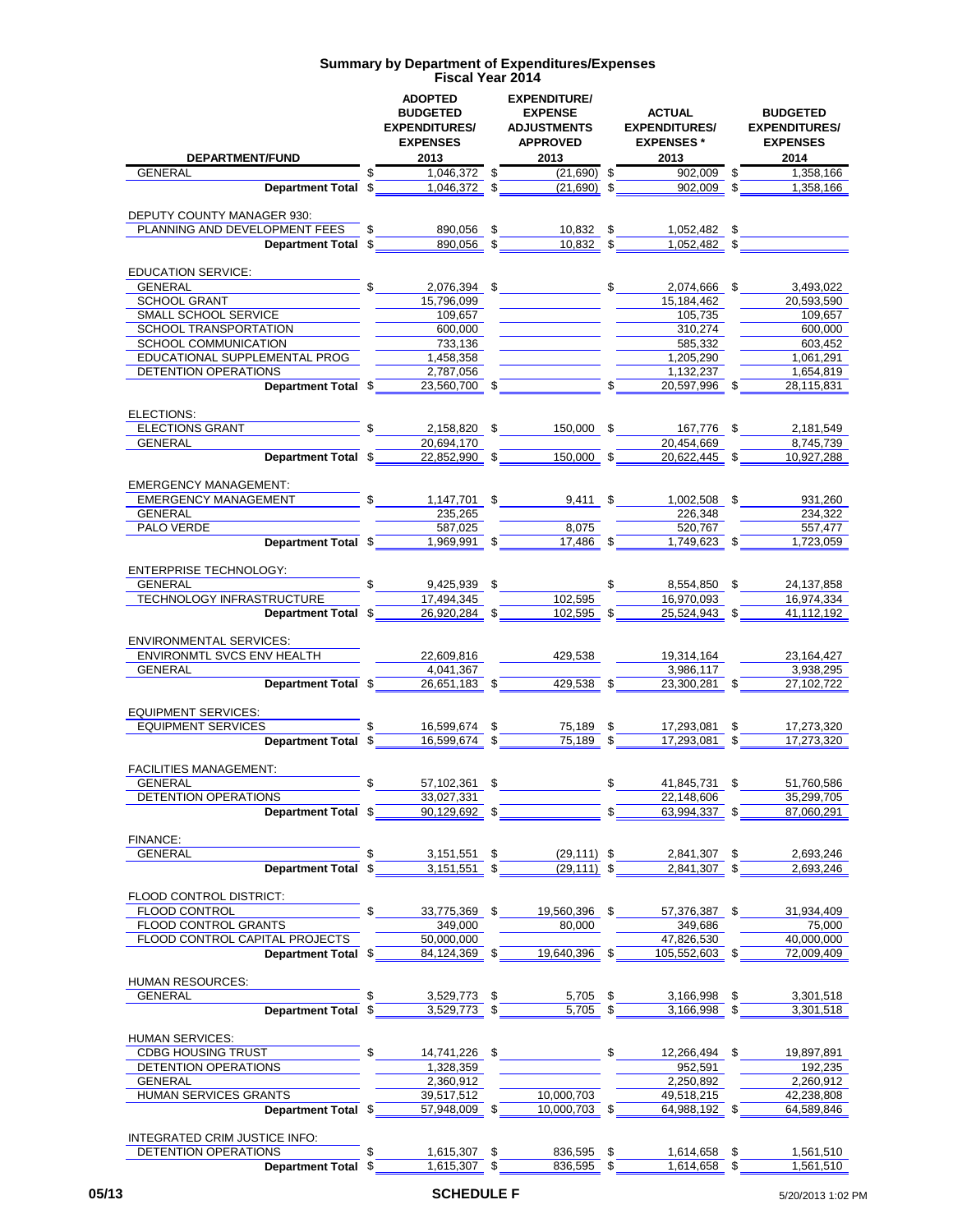| DEPARTMENT/FUND                                      | <b>ADOPTED</b><br><b>BUDGETED</b><br><b>EXPENDITURES/</b><br><b>EXPENSES</b><br>2013 | <b>EXPENDITURE/</b><br><b>EXPENSE</b><br><b>ADJUSTMENTS</b><br><b>APPROVED</b><br>2013 | <b>ACTUAL</b><br><b>EXPENDITURES/</b><br><b>EXPENSES*</b><br>2013 |     | <b>BUDGETED</b><br><b>EXPENDITURES/</b><br><b>EXPENSES</b><br>2014 |
|------------------------------------------------------|--------------------------------------------------------------------------------------|----------------------------------------------------------------------------------------|-------------------------------------------------------------------|-----|--------------------------------------------------------------------|
| <b>INTERNAL AUDIT:</b>                               |                                                                                      |                                                                                        |                                                                   |     |                                                                    |
| <b>GENERAL</b>                                       | 1,749,051                                                                            | \$                                                                                     | \$<br>1,717,032                                                   | \$  | 1,732,733                                                          |
| Department Total \$                                  | 1,749,051                                                                            | \$                                                                                     | 1,717,032                                                         | \$  | 1,732,733                                                          |
|                                                      |                                                                                      |                                                                                        |                                                                   |     |                                                                    |
| <b>JUSTICE COURTS:</b><br>GENERAL                    | \$<br>15,933,469 \$                                                                  | $(38,990)$ \$                                                                          | 15,822,961                                                        | \$  | 15,784,388                                                         |
| <b>JUSTICE COURTS SPECIAL REVENUE</b>                | 6,177,400                                                                            | 84,467                                                                                 | 6,261,867                                                         |     | 6,589,500                                                          |
| JUST COURTS PHOTO ENFORCEMENT                        | 381,351                                                                              |                                                                                        | 72,237                                                            |     | 312,103                                                            |
| JUSTICE CT JUDICIAL ENHANCEMNT                       | 1,792,000                                                                            | 4.059                                                                                  | 1,382,676                                                         |     | 1.042.000                                                          |
| Department Total \$                                  | 24,284,220                                                                           | \$<br>49,536                                                                           | \$<br>23,539,741                                                  |     | 23,727,991                                                         |
|                                                      |                                                                                      |                                                                                        |                                                                   |     |                                                                    |
| JUVENILE PROBATION:                                  |                                                                                      |                                                                                        |                                                                   |     |                                                                    |
| DETENTION OPERATIONS                                 | \$<br>32,164,124                                                                     | \$                                                                                     | \$<br>28,925,575                                                  | S   | 30,773,784                                                         |
| <b>GENERAL</b>                                       | 16,088,443                                                                           |                                                                                        | 15,613,001                                                        |     | 15,365,081                                                         |
| JUVENILE PROBATION DIVERSION                         | 302,870                                                                              | 8,039                                                                                  | 309,281                                                           |     | 304.194                                                            |
| JUVENILE PROBATION GRANTS                            | 4,406,449                                                                            | 559.013                                                                                | 4,075,494                                                         |     | 4,424,881                                                          |
| JUVENILE PROBATION SPECIAL FEE                       | 3,743,200                                                                            | 84,143                                                                                 | 3.646.479                                                         |     | 3,830,500                                                          |
| <b>JUVENILE RESTITUTION</b>                          | 10,000                                                                               |                                                                                        | 5,594                                                             |     | 10,000                                                             |
| Department Total \$                                  | 56,715,086                                                                           | \$<br>651,195                                                                          | \$<br>52,575,424                                                  |     | 54,708,440                                                         |
|                                                      |                                                                                      |                                                                                        |                                                                   |     |                                                                    |
| LEGAL ADVOCATE:<br><b>GENERAL</b>                    | 9,208,322 \$                                                                         | $3,113$ \$                                                                             | 9.085.021                                                         | \$  | 9,116,717                                                          |
| PUBLIC DEFENDER TRAINING                             | 60.764                                                                               |                                                                                        | 35,230                                                            |     | 53.723                                                             |
| Department Total \$                                  | 9,269,086 \$                                                                         | $3,113$ \$                                                                             | 9,120,251 \$                                                      |     | 9.170.440                                                          |
|                                                      |                                                                                      |                                                                                        |                                                                   |     |                                                                    |
| LEGAL DEFENDER:                                      |                                                                                      |                                                                                        |                                                                   |     |                                                                    |
| <b>GENERAL</b>                                       | 10,382,036 \$                                                                        | $5,940$ \$                                                                             | 10,509,413 \$                                                     |     | 10,301,382                                                         |
| LEGAL DEFENDER FILL THE GAP                          | 66,362                                                                               |                                                                                        | 66,362                                                            |     | 66,362                                                             |
| PUBLIC DEFENDER TRAINING<br>Department Total \$      | 144,560                                                                              |                                                                                        | 87,374                                                            |     | 105,738                                                            |
|                                                      | 10,592,958 \$                                                                        | 5,940 \$                                                                               | 10,663,149                                                        | -\$ | 10,473,482                                                         |
| <b>LIBRARY DISTRICT:</b>                             |                                                                                      |                                                                                        |                                                                   |     |                                                                    |
| <b>LIBRARY DISTRICT GRANTS</b>                       |                                                                                      | 169,912                                                                                | 142,906                                                           |     | 200,000                                                            |
| <b>LIBRARY DISTRICT</b>                              | 21,112,500                                                                           | 314,700                                                                                | 21,105,829                                                        |     | 20,809,921                                                         |
| LIBRARY INTERGOVERNMENTAL                            | 4,515,096                                                                            | 55,974                                                                                 | 4,448,796                                                         |     | 4,515,096                                                          |
| Department Total \$                                  | 25,627,596                                                                           | \$<br>540.586                                                                          | \$<br>25,697,531                                                  |     | 25,525,017                                                         |
| <b>MANAGEMENT AND BUDGET:</b>                        |                                                                                      |                                                                                        |                                                                   |     |                                                                    |
| <b>GENERAL</b>                                       | 2,240,858                                                                            | \$<br>144,098                                                                          | \$<br>2,123,574                                                   | \$  | 2,277,532                                                          |
| <b>Department Total</b><br>\$                        | 2.240.858                                                                            | \$<br>144,098                                                                          | \$<br>2,123,574                                                   |     | 2,277,532                                                          |
|                                                      |                                                                                      |                                                                                        |                                                                   |     |                                                                    |
| <b>MEDICAL EXAMINER:</b>                             |                                                                                      |                                                                                        |                                                                   |     |                                                                    |
| <b>GENERAL</b>                                       | \$<br>7,553,083 \$                                                                   |                                                                                        | \$<br>7,381,031 \$                                                |     | 7,586,881                                                          |
| MEDICAL EXAMINER GRANT                               | 115,864                                                                              | 7,682                                                                                  | 111,262                                                           |     | 63,614                                                             |
| <b>Department Total</b><br>\$                        | 7,668,947                                                                            | \$<br>7,682                                                                            | \$<br>7,492,293                                                   | \$  | 7,650,495                                                          |
| NON DEPARTMENTAL:                                    |                                                                                      |                                                                                        |                                                                   |     |                                                                    |
| <b>COUNTY IMPROVEMENT DEBT</b><br>\$                 | 9,323,600                                                                            | \$                                                                                     | \$<br>9,323,600 \$                                                |     | 16,715,180                                                         |
| <b>COUNTY IMPROVEMENT DEBT 2</b>                     | 7,413,230                                                                            |                                                                                        | 7,413,230                                                         |     |                                                                    |
| DETENTION CAPITAL PROJECTS                           | 66,512,503                                                                           |                                                                                        | 16,977,403                                                        |     | 20,775,000                                                         |
| <b>DETENTION OPERATIONS</b>                          | 69,189,832                                                                           | (10, 538, 438)                                                                         | 10,058,007                                                        |     | 55,180,796                                                         |
| <b>GENERAL</b>                                       | 418,858,171                                                                          | (9,489,757)                                                                            | 271,625,771                                                       |     | 322,898,091                                                        |
| <b>GENERAL FUND CTY IMPROV</b>                       | 63,478,837                                                                           | 3,403,620                                                                              | 26,736,202                                                        |     | 51,102,197                                                         |
| INTERGOVERNMENTAL CAP PROJ<br>NON DEPARTMENTAL GRANT | 124,999<br>14,188,141                                                                | (7, 152, 853)                                                                          |                                                                   |     | 127,500<br>28,984,789                                              |
| TECHNOLOGY CAP IMPROVEMENT                           | 115,575,079                                                                          |                                                                                        | 42,716,547                                                        |     | 162, 185, 773                                                      |
| DETENTION TECH CAP IMPROVEMENT                       | 37, 174, 214                                                                         | 2,500,000                                                                              | 2,468,734                                                         |     | 59,061,564                                                         |
| <b>WASTE MANAGEMENT</b>                              | 518,714                                                                              |                                                                                        | 74,574                                                            |     | 543,175                                                            |
| Department Total \$                                  | 802,357,320 \$                                                                       | (21, 277, 428)                                                                         | \$<br>387,394,068                                                 |     | 717,574,065                                                        |
|                                                      |                                                                                      |                                                                                        |                                                                   |     |                                                                    |
| PARKS AND RECREATION:                                |                                                                                      |                                                                                        |                                                                   |     |                                                                    |
| GENERAL                                              | 1,788,769                                                                            | \$                                                                                     | \$<br>967,159                                                     | \$  | 2,926,332                                                          |
| LAKE PLEASANT RECREATION SVCS                        | 2,954,358                                                                            | 20,373                                                                                 | 2,780,053                                                         |     | 3,284,850                                                          |
| PARKS AND RECREATION GRANTS<br>PARKS DONATIONS       | 176,056                                                                              | 10,000                                                                                 | 10,000<br>68,220                                                  |     | 61,905                                                             |
| PARKS ENHANCEMENT FUND                               | 5,050,075                                                                            | 80,547                                                                                 | 4,904,268                                                         |     | 5,261,068                                                          |
| PARKS SOUVENIR                                       | 184,950                                                                              | 1,117                                                                                  | 208,439                                                           |     | 182,629                                                            |
| SPUR CROSS RANCH CONSERVATION                        | 295,800                                                                              | 1,487                                                                                  | 248,143                                                           |     | 295,960                                                            |
| Department Total \$                                  | 10,450,008 \$                                                                        | 113,524 \$                                                                             | 9,186,282 \$                                                      |     | 12,012,744                                                         |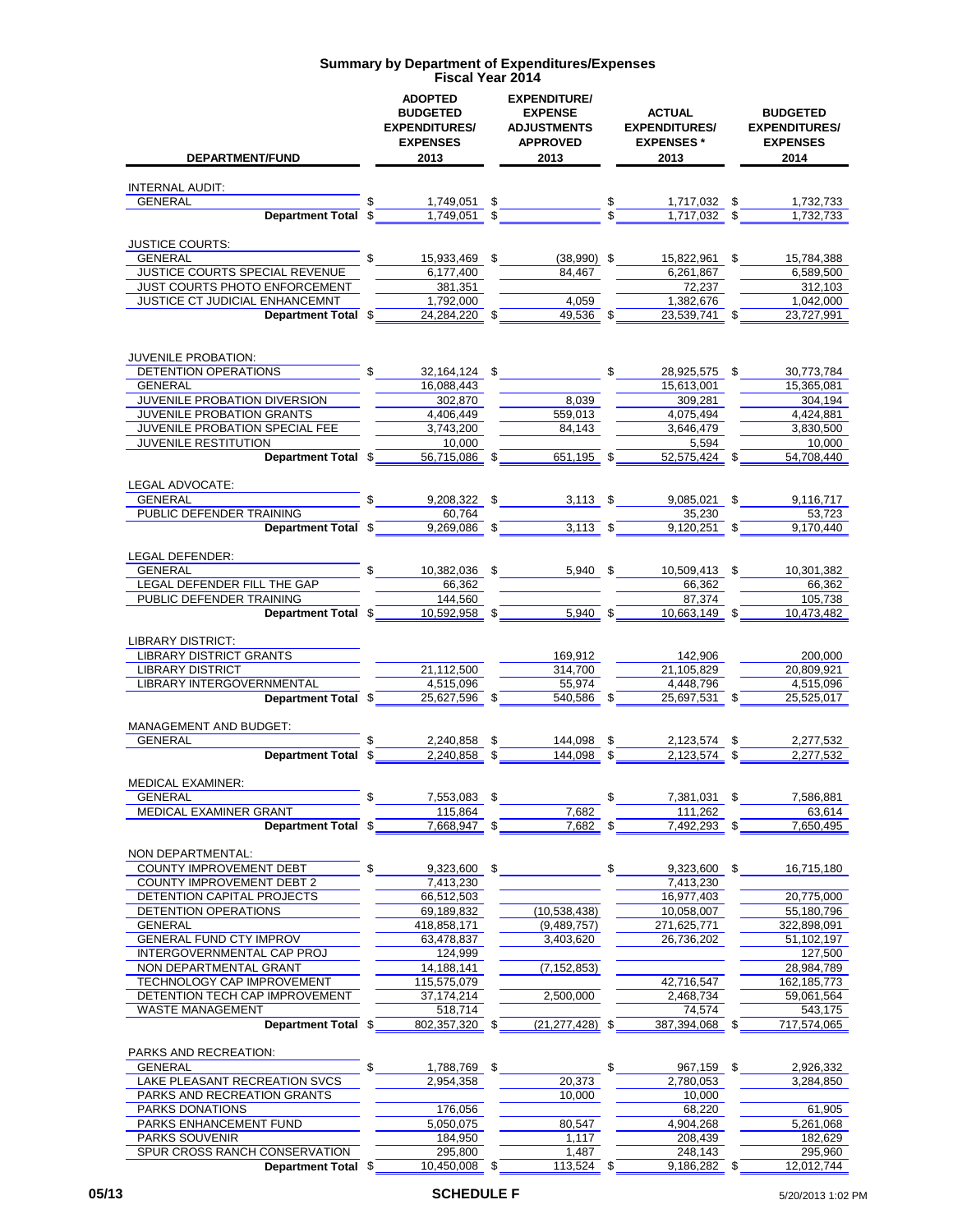| DEPARTMENT/FUND                                         | <b>ADOPTED</b><br><b>BUDGETED</b><br><b>EXPENDITURES/</b><br><b>EXPENSES</b><br>2013 | <b>EXPENDITURE/</b><br><b>EXPENSE</b><br><b>ADJUSTMENTS</b><br><b>APPROVED</b><br>2013 |                                                               | <b>ACTUAL</b><br><b>EXPENDITURES/</b><br><b>EXPENSES</b> *<br>2013 | <b>BUDGETED</b><br><b>EXPENDITURES/</b><br><b>EXPENSES</b><br>2014 |
|---------------------------------------------------------|--------------------------------------------------------------------------------------|----------------------------------------------------------------------------------------|---------------------------------------------------------------|--------------------------------------------------------------------|--------------------------------------------------------------------|
| PLANNING AND DEVELOPMENT:                               |                                                                                      |                                                                                        |                                                               |                                                                    |                                                                    |
| \$<br>GENERAL                                           | 868,232 \$                                                                           |                                                                                        | \$                                                            | 815,411 \$                                                         | 868.232                                                            |
| DEL WEBB                                                | $259$ \$                                                                             |                                                                                        | \$                                                            | 119 \$                                                             |                                                                    |
| PLANNING AND DEVELOPMENT FEES                           | 7,299,468                                                                            | 140,342                                                                                |                                                               | 7,015,931                                                          | 8,057,806                                                          |
| Department Total \$                                     | $8,167,959$ \$                                                                       | $140,342$ \$                                                                           |                                                               | $7,831,461$ \$                                                     | 8,926,038                                                          |
| <b>PROCUREMENT SERVICES:</b>                            |                                                                                      |                                                                                        |                                                               |                                                                    |                                                                    |
| <b>GENERAL</b><br>\$                                    | 2,481,282 \$                                                                         |                                                                                        | $\mathbb{S}$                                                  | 2,113,833 \$                                                       | 2,341,531                                                          |
| <b>REPROGRAPHICS</b><br>Department Total \$             | 761,464<br>$3.242.746$ \$                                                            | 10,479<br>10,479 \$                                                                    |                                                               | 785,926<br>$2,899,759$ \$                                          | 788,689<br>3,130,220                                               |
|                                                         |                                                                                      |                                                                                        |                                                               |                                                                    |                                                                    |
| PROTECTIVE SERVICES:<br>DETENTION OPERATIONS            | 48,942 \$                                                                            |                                                                                        | \$                                                            | 48,942 \$                                                          | 48,942                                                             |
| GENERAL                                                 | 3,616,469 \$                                                                         | $(38, 881)$ \$                                                                         |                                                               | $3,444,518$ \$                                                     | 3,756,580                                                          |
| Department Total \$                                     | 3,665,411 \$                                                                         | $(38, 881)$ \$                                                                         |                                                               | 3,493,460 \$                                                       | 3,805,522                                                          |
| PUBLIC ADVOCATE:                                        |                                                                                      |                                                                                        |                                                               |                                                                    |                                                                    |
| <b>GENERAL</b>                                          | 6,887,581 \$                                                                         | 10,846 \$                                                                              |                                                               | 6,759,295 \$                                                       | 6,873,685                                                          |
| Department Total \$                                     | 6,887,581 \$                                                                         | $10,846$ \$                                                                            |                                                               | 6,759,295 \$                                                       | 6,873,685                                                          |
| <b>PUBLIC DEFENDER:</b>                                 |                                                                                      |                                                                                        |                                                               |                                                                    |                                                                    |
| \$<br>GENERAL                                           | $33,390,238$ \$                                                                      | 5,702 \$                                                                               |                                                               | 33,349,989 \$                                                      | 33,901,990                                                         |
| PUBLIC DEFENDER FILL THE GAP                            | 1,827,065                                                                            |                                                                                        |                                                               | 1,140,228                                                          | 1,564,045                                                          |
| <b>PUBLIC DEFENDER GRANTS</b>                           | 408,499                                                                              |                                                                                        |                                                               | 296,250                                                            | 303,237                                                            |
| PUBLIC DEFENDER TRAINING                                | 479,705                                                                              |                                                                                        |                                                               | 315,315                                                            | 550,697                                                            |
| Department Total \$                                     | $36,105,507$ \$                                                                      | $5,702$ \$                                                                             |                                                               | $35,101,782$ \$                                                    | 36,319,969                                                         |
| PUBLIC FIDUCIARY:                                       |                                                                                      |                                                                                        |                                                               |                                                                    |                                                                    |
| GENERAL                                                 | 2,954,764 \$                                                                         |                                                                                        | $\begin{array}{c} \n\frac{1}{2} \\ \n\frac{1}{2} \end{array}$ | 2,745,327<br>\$                                                    | 2,992,708                                                          |
| Department Total \$                                     | $2,954,764$ \$                                                                       |                                                                                        |                                                               | $2,745,327$ \$                                                     | 2,992,708                                                          |
| PUBLIC HEALTH:                                          |                                                                                      |                                                                                        |                                                               |                                                                    |                                                                    |
| \$<br><b>GENERAL</b>                                    | 10,873,279 \$                                                                        |                                                                                        | \$                                                            | 10,141,986 \$                                                      | 10,765,946                                                         |
| PUBLIC HEALTH FEES                                      | 4,859,263                                                                            | 57,637                                                                                 |                                                               | 4,821,708                                                          | 6,063,812                                                          |
| PUBLIC HEALTH GRANTS                                    | 40,041,018                                                                           | 2,790,927                                                                              |                                                               | 41,718,735                                                         | 42,185,759                                                         |
| Department Total \$                                     | 55,773,560 \$                                                                        | 2,848,564 \$                                                                           |                                                               | 56,682,429 \$                                                      | 59,015,517                                                         |
| RECORDER:                                               |                                                                                      |                                                                                        |                                                               |                                                                    |                                                                    |
| <b>GENERAL</b>                                          | 2,191,256 \$                                                                         |                                                                                        | \$                                                            | 2,031,807 \$                                                       | 2,069,804                                                          |
| RECORDERS SURCHARGE<br>Department Total \$              | 5,021,738<br>7,212,994 \$                                                            | 43,397<br>43,397 \$                                                                    |                                                               | 4,624,547<br>6,656,354 \$                                          | 5,745,763<br>7,815,567                                             |
|                                                         |                                                                                      |                                                                                        |                                                               |                                                                    |                                                                    |
| <b>RESEARCH AND REPORTING:</b>                          |                                                                                      |                                                                                        |                                                               |                                                                    |                                                                    |
| <b>GENERAL</b><br>\$                                    | 362,280                                                                              | \$                                                                                     | \$                                                            | 294,160<br>\$                                                      | 328,656                                                            |
| <b>Department Total</b><br>\$                           | 362,280                                                                              | \$                                                                                     | \$                                                            | 294,160<br>\$                                                      | 328,656                                                            |
| <b>RISK MANAGEMENT:</b>                                 |                                                                                      |                                                                                        |                                                               |                                                                    |                                                                    |
| <b>RISK MANAGEMENT</b><br>\$                            | 33,431,970                                                                           | \$<br>12,428,395                                                                       | \$                                                            | 54,438,693<br>\$                                                   | 29,841,029                                                         |
| COUNTY MANAGER RISK MANAGEMENT                          | 9,620,415                                                                            |                                                                                        |                                                               | 4,571,393                                                          | 5,049,022                                                          |
| <b>Department Total</b><br>\$                           | 43,052,385                                                                           | \$<br>12,428,395                                                                       | \$                                                            | 59,010,086<br>\$                                                   | 34,890,051                                                         |
| SHERIFF:                                                |                                                                                      |                                                                                        |                                                               |                                                                    |                                                                    |
| DETENTION OPERATIONS<br>\$                              | 178,861,275                                                                          | \$<br>2,212,528 \$                                                                     |                                                               | 179,613,450 \$                                                     | 185,832,262                                                        |
| <b>GENERAL</b>                                          | 76,581,858                                                                           | 1,265,461                                                                              |                                                               | 75,273,394                                                         | 85,659,324                                                         |
| <b>INMATE HEALTH SERVICES</b><br><b>INMATE SERVICES</b> | 165,640<br>12,337,361                                                                | 98,058                                                                                 |                                                               | 14,015<br>10,310,447                                               | 165,640<br>11,728,500                                              |
| OFFICER SAFETY EQUIPMENT                                | 60,000                                                                               |                                                                                        |                                                               | 23,500                                                             | 60,000                                                             |
| SHERIFF DONATIONS                                       | 26,300                                                                               |                                                                                        |                                                               | 10,955                                                             | 26,300                                                             |
| SHERIFF GRANTS                                          | 8,494,509                                                                            | 1,342,077                                                                              |                                                               | 7,606,639                                                          | 8,565,508                                                          |
| SHERIFF JAIL ENHANCEMENT                                | 1,482,444                                                                            |                                                                                        |                                                               | 369,974                                                            | 1,482,444                                                          |
| SHERIFF RICO                                            | 2,000,000                                                                            |                                                                                        |                                                               | 877,189                                                            | 2,000,000                                                          |
| SHERIFF TOWING AND IMPOUND                              |                                                                                      |                                                                                        |                                                               |                                                                    | 194,691                                                            |
| Department Total \$                                     | 280,009,387                                                                          | \$<br>4,918,124                                                                        | \$                                                            | 274,099,563                                                        | 295,714,669                                                        |
| STADIUM DISTRICT:                                       |                                                                                      |                                                                                        |                                                               |                                                                    |                                                                    |
| <b>BALLPARK OPERATIONS</b><br>\$                        | 1,648,648                                                                            | \$<br>$9,854$ \$                                                                       |                                                               | 1,451,585 \$                                                       | 1,653,028                                                          |
| CACTUS LEAGUE OPERATIONS<br>LONG TERM PROJECT RESERVE   | 99,143<br>1,903,000                                                                  |                                                                                        |                                                               | 896,379<br>1,891,107                                               | 1,272,788<br>3,000                                                 |
| STADIUM DISTRICT DEBT SERVICE                           | 6,634,544                                                                            | 31,394,304                                                                             |                                                               | 35,894,642                                                         | 4,902,882                                                          |
| Department Total \$                                     | 10,285,335                                                                           | \$<br>31,404,158 \$                                                                    |                                                               | 40,133,713 \$                                                      | 7,831,698                                                          |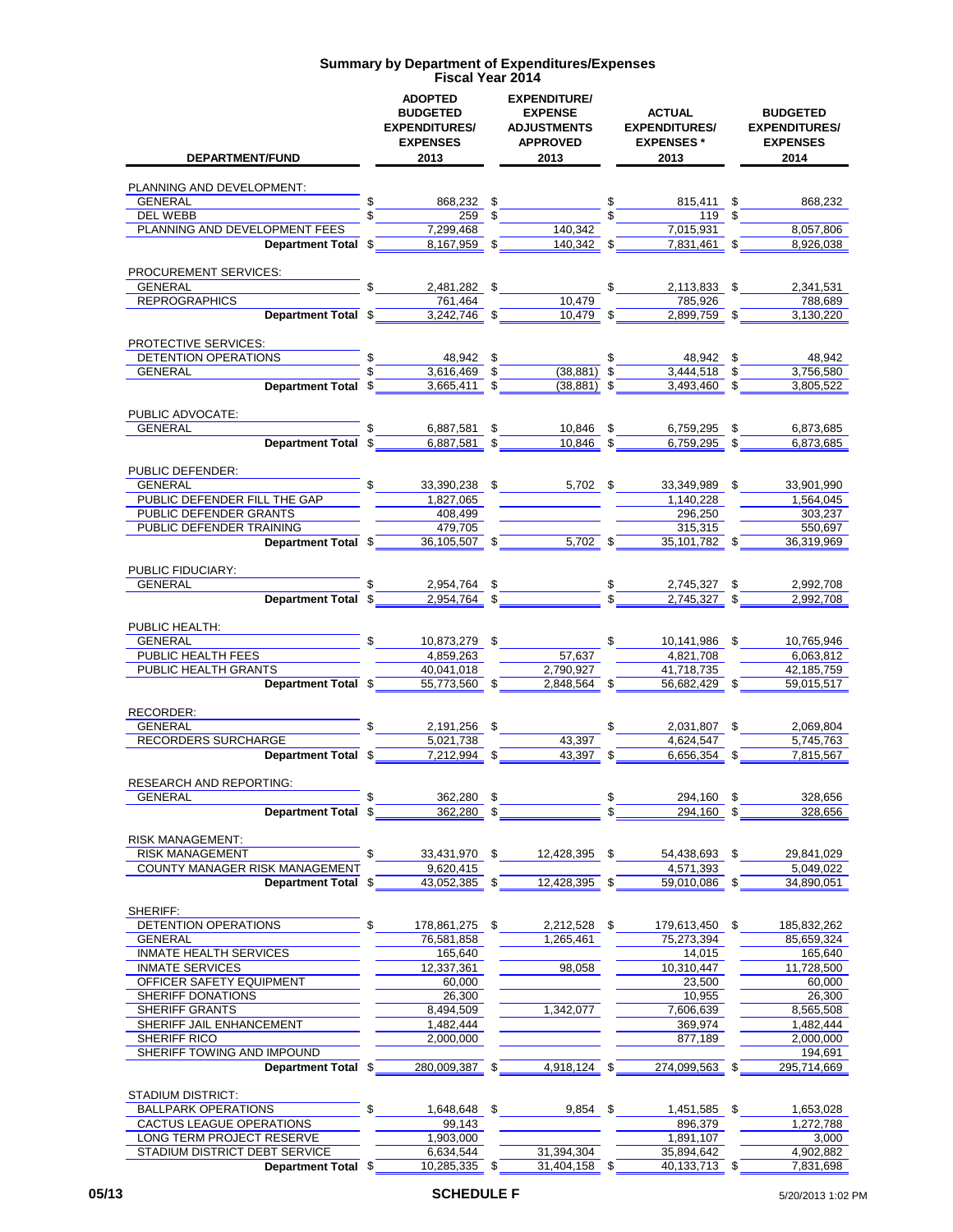| <b>DEPARTMENT/FUND</b>                | <b>ADOPTED</b><br><b>BUDGETED</b><br><b>EXPENDITURES/</b><br><b>EXPENSES</b><br>2013 |     | <b>EXPENDITURE/</b><br><b>EXPENSE</b><br><b>ADJUSTMENTS</b><br><b>APPROVED</b><br>2013 |    | <b>ACTUAL</b><br><b>EXPENDITURES/</b><br><b>EXPENSES*</b><br>2013 |  | <b>BUDGETED</b><br><b>EXPENDITURES/</b><br><b>EXPENSES</b><br>2014 |  |
|---------------------------------------|--------------------------------------------------------------------------------------|-----|----------------------------------------------------------------------------------------|----|-------------------------------------------------------------------|--|--------------------------------------------------------------------|--|
|                                       |                                                                                      |     |                                                                                        |    |                                                                   |  |                                                                    |  |
| <b>SUPERIOR COURT:</b>                |                                                                                      |     |                                                                                        |    |                                                                   |  |                                                                    |  |
| CHILDRENS ISSUES EDUCATION            | 415,007 \$                                                                           |     | $1,740$ \$                                                                             |    | 306,747 \$                                                        |  | 415,007                                                            |  |
| <b>CONCILIATION COURT FEES</b>        | 1,790,000                                                                            |     | 21.040                                                                                 |    | 1.721.040                                                         |  | 1,978,000                                                          |  |
| DOM REL MEDIATION EDUCATION           | 190.682                                                                              |     | 2,886                                                                                  |    | 193,568                                                           |  | 190,682                                                            |  |
| <b>EMANCIPATION ADMINISTRATION</b>    | 4.800                                                                                |     |                                                                                        |    | 4.800                                                             |  | 700                                                                |  |
| <b>EXPEDITED CHILD SUPPORT</b>        | 785,000                                                                              |     | 6.744                                                                                  |    | 652.744                                                           |  | 785.000                                                            |  |
| <b>GENERAL</b>                        | 76,863,493                                                                           |     |                                                                                        |    | 74,700,528                                                        |  | 76.211.812                                                         |  |
| <b>JUDICIAL ENHANCEMENT</b>           | 521,600                                                                              |     | 12,329                                                                                 |    | 491,953                                                           |  | 521,600                                                            |  |
| <b>LAW LIBRARY</b>                    | 1,296,000                                                                            |     | 250.000                                                                                |    | 1,225,432                                                         |  | 1.296.000                                                          |  |
| PROBATE FEES                          | 614.531                                                                              |     | 7,031                                                                                  |    | 621.562                                                           |  | 614.531                                                            |  |
| SPOUSAL MAINT ENF ENHANCEMENT         | 115,921                                                                              |     | 1,755                                                                                  |    | 111,913                                                           |  | 115,921                                                            |  |
| SUPERIOR COURT FILL THE GAP           | 2,101,600                                                                            |     | (120, 450)                                                                             |    | 1,948,456                                                         |  | 2,101,600                                                          |  |
| <b>SUPERIOR COURT GRANTS</b>          | 2,599,319                                                                            |     |                                                                                        |    | 2,104,778                                                         |  | 2,599,319                                                          |  |
| SUPERIOR COURT SPECIAL REVENUE        | 4,900,000                                                                            |     |                                                                                        |    | 3,641,855                                                         |  | 6,475,000                                                          |  |
| Department Total \$                   | 92,197,953                                                                           | -\$ | 183,075 \$                                                                             |    | 87,725,376 \$                                                     |  | 93,305,172                                                         |  |
|                                       |                                                                                      |     |                                                                                        |    |                                                                   |  |                                                                    |  |
| TRANSPORTATION:                       |                                                                                      |     |                                                                                        |    |                                                                   |  |                                                                    |  |
| <b>TRANSPORTATION GRANTS</b>          | \$<br>404,676 \$                                                                     |     | 132,122 \$                                                                             |    | 356,601 \$                                                        |  | 636,122                                                            |  |
| <b>TRANSPORTATION OPERATIONS</b>      | 59.485.131                                                                           |     | 593,202                                                                                |    | 55.192.892                                                        |  | 58,100,989                                                         |  |
| <b>TRANSPORTATION CAPITAL PROJECT</b> | 103.932.010                                                                          |     |                                                                                        |    | 86.123.718                                                        |  | 82,089,011                                                         |  |
| Department Total \$                   | 163,821,817 \$                                                                       |     | 725,324 \$                                                                             |    | 141,673,211 \$                                                    |  | 140,826,122                                                        |  |
|                                       |                                                                                      |     |                                                                                        |    |                                                                   |  |                                                                    |  |
| TREASURER:                            |                                                                                      |     |                                                                                        |    |                                                                   |  |                                                                    |  |
| <b>GENERAL</b>                        | 4,651,628 \$                                                                         |     | 32,875 \$                                                                              |    | 4,514,083 \$                                                      |  | 4,709,080                                                          |  |
| <b>TAXPAYER INFORMATION</b>           | 304.341                                                                              |     |                                                                                        |    | 291,693                                                           |  | 304,341                                                            |  |
| Department Total \$                   | 4,955,969 \$                                                                         |     | $\overline{32,875}$ \$                                                                 |    | 4,805,776 \$                                                      |  | 5,013,421                                                          |  |
| WASTE RESOURCES AND RECYCLING:        |                                                                                      |     |                                                                                        |    |                                                                   |  |                                                                    |  |
| <b>GENERAL</b>                        | 2,694,923                                                                            | \$  |                                                                                        | \$ | 2,571,622 \$                                                      |  | 5,417,743                                                          |  |
| <b>WASTE TIRE</b>                     | 4.748.115                                                                            |     | 3,872                                                                                  |    | 4,565,153                                                         |  | 4.748.332                                                          |  |
| Department Total \$                   | 7,443,038 \$                                                                         |     | $3,872$ \$                                                                             |    | 7,136,775 \$                                                      |  | 10,166,075                                                         |  |
|                                       |                                                                                      |     |                                                                                        |    |                                                                   |  |                                                                    |  |
| <b>ELIMINATIONS COUNTY:</b>           |                                                                                      |     |                                                                                        |    |                                                                   |  |                                                                    |  |
| <b>ELIMINATIONS</b>                   | $(156, 642, 674)$ \$                                                                 |     |                                                                                        | \$ | $(158, 886, 875)$ \$                                              |  | (163, 263, 729)                                                    |  |
| Department Total \$                   | $(156, 642, 674)$ \$                                                                 |     |                                                                                        |    | $(158.886.875)$ \$                                                |  | (163, 263, 729)                                                    |  |
|                                       |                                                                                      |     |                                                                                        |    |                                                                   |  |                                                                    |  |
| ELIMINATIONS COUNTY AND DIST:         |                                                                                      |     |                                                                                        |    |                                                                   |  |                                                                    |  |
| <b>ELIMINATIONS</b>                   | $(7,913,040)$ \$                                                                     |     |                                                                                        | \$ | $(7,659,668)$ \$                                                  |  | (7,903,936)                                                        |  |
| Department Total \$                   | $(7,913,040)$ \$                                                                     |     |                                                                                        |    | (7,659,668)                                                       |  | (7,903,936)                                                        |  |
|                                       |                                                                                      |     |                                                                                        |    |                                                                   |  |                                                                    |  |
| Total all Departments \$              | 2,390,778,253 \$                                                                     |     | 70,421,157 \$                                                                          |    | 1,961,536,689 \$                                                  |  | 2,312,604,386                                                      |  |

\*Includes actual expenditures/expenses recognized on the modified accrual or accrual basis as of the date the proposed budget was prepared, plus estimated expenditures/expenses for the remainder of the fiscal year.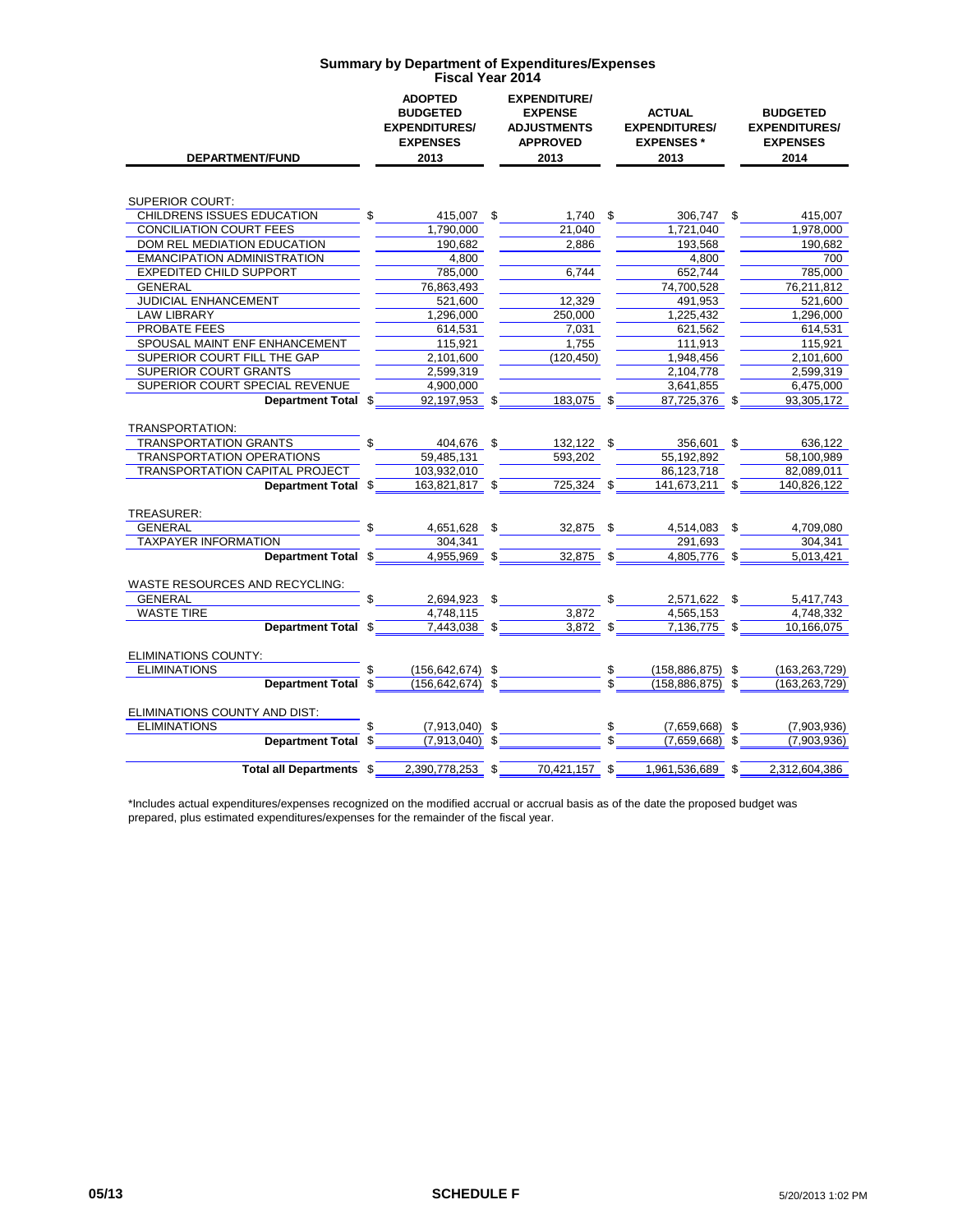# **Maricopa County , Flood Control District, Library District, Stadium District Full-Time Employees and Personnel Compensation Fiscal Year 2014**

| <b>FUND</b>                                                              | <b>Full-Time</b><br>Equivalent<br>(FTE)<br>2014 | Employee<br>Salaries and<br><b>Hourly Costs</b><br>2014 | Retirement<br>Costs<br>2014                          | Healthcare<br>Costs<br>2014                          | <b>Other Benefit</b><br>Costs<br>2014 | Personnel<br>2014                                    | Personnel<br><b>Allocations In Allocations Out Personnel Costs</b><br>2014 | Other<br>2014                                        | Total<br><b>Estimated</b><br>Personnel<br>Compensation<br>2014 |
|--------------------------------------------------------------------------|-------------------------------------------------|---------------------------------------------------------|------------------------------------------------------|------------------------------------------------------|---------------------------------------|------------------------------------------------------|----------------------------------------------------------------------------|------------------------------------------------------|----------------------------------------------------------------|
| <b>GENERAL FUND</b>                                                      | 7,351.27                                        | 347,428,321                                             | 54,365,668                                           | 60,180,614                                           | 29,374,375                            | 15,378,370                                           | (74, 218, 652)                                                             | 12,729,648                                           | 445,238,344                                                    |
| <b>Regular Staff</b><br><b>Temporary Staff</b>                           | 6,985.32<br>365.95                              | 345,422,471<br>2.005.850                                | 54,365,668                                           | 60,180,614                                           | 28,711,692<br>662,683                 | 15,378,370                                           | (74, 218, 652)                                                             | 12,729,648                                           | 442,569,811<br>2,668,533                                       |
|                                                                          |                                                 |                                                         |                                                      |                                                      |                                       |                                                      |                                                                            |                                                      |                                                                |
| <b>SPECIAL REVENUE FUNDS</b><br><b>Regular Staff</b>                     |                                                 |                                                         |                                                      |                                                      |                                       |                                                      |                                                                            |                                                      |                                                                |
| 201 - ADULT PROBATION FEES                                               | 1.50                                            | 55,039                                                  | 8,724                                                | 9,401                                                | 4,876                                 | 12,270,762                                           |                                                                            | 6,500                                                | 12,355,301                                                     |
| 204 - JUSTICE CT JUDICIAL ENHANCEMNT<br>205 - COURT DOCUMENT RETRIEVAL   | 3.00<br>25.00                                   | 220,694<br>860,439                                      | 13,064<br>100,561                                    | 26,712<br>220,643                                    | 27,716<br>67,181                      | $\sim$<br>1,584                                      | $\overline{\phantom{a}}$<br>(29, 784)                                      | 6,240                                                | 294,426<br>1,220,625                                           |
| 207 - PALO VERDE                                                         | 4.00                                            | 186,604                                                 | 21,275                                               | 34,566                                               | 14,556                                | 121,413                                              | (44, 930)                                                                  | 3,000                                                | 336,483                                                        |
| 208 - JUDICIAL ENHANCEMENT                                               | 8.00                                            | 460.404<br>129.230                                      | 53,178                                               | 71,232                                               | 36,619                                |                                                      |                                                                            |                                                      | 621.433                                                        |
| 209 - PUBLIC DEFENDER TRAINING<br>211 - ADULT PROBATION GRANTS           | 3.00<br>35.75                                   | 1,387,581                                               | 14,778<br>157,627                                    | 26,447<br>296,385                                    | 10,053<br>110,880                     | 48,648<br>42,847                                     | $\overline{\phantom{a}}$<br>$\overline{\phantom{a}}$                       | ٠<br>$\overline{\phantom{a}}$                        | 229,157<br>1,995,320                                           |
| 212 - SHERIFF RICO                                                       |                                                 | 27,996                                                  | $\overline{\phantom{a}}$                             | $\sim$                                               | 8,586                                 | $\sim$                                               | $\overline{\phantom{a}}$                                                   | $\overline{\phantom{a}}$                             | 36,582                                                         |
| 213 - COUNTY ATTORNEY RICO<br>215 - EMERGENCY MANAGEMENT                 | 1.00<br>7.50                                    | 37,229<br>410,088                                       | 3,382<br>47,041                                      | 4,183<br>69,130                                      | 2,991<br>32,150                       | $\overline{\phantom{a}}$<br>89,490                   | $\overline{\phantom{a}}$<br>(29, 115)                                      | $\overline{\phantom{a}}$<br>8,000                    | 47,784<br>626,784                                              |
| 216 - CLERK OF THE COURT GRANTS                                          | 4.00                                            | 156,205                                                 | 18,040                                               | 35,616                                               | 12,046                                | 781,376                                              |                                                                            |                                                      | 1,003,283                                                      |
| 217 - CDBG HOUSING TRUST                                                 | 5.00                                            | 296,436                                                 | 33,699                                               | 44,520                                               | 23,423                                | 4,618                                                |                                                                            | ٠<br>÷                                               | 402,696                                                        |
| 218 - CLERK OF COURT FILL THE GAP<br>219 - COUNTY ATTORNEY GRANTS        | 47.00<br>86.00                                  | 1,543,550<br>4,005,216                                  | 180,265<br>453,037                                   | 417,763<br>661,434                                   | 120,321<br>354,005                    | 209,048<br>111,934                                   | (209, 048)<br>(813,046)                                                    | 36,753                                               | 2,261,900<br>4,809,332                                         |
| 220 - DIVERSION                                                          | 37.00                                           | 1,925,737                                               | 221,863                                              | 329,448                                              | 155,033                               | $\overline{\phantom{a}}$                             |                                                                            | 7,800                                                | 2,639,881                                                      |
| 221 - COUNTY ATTORNEY FILL THE GAP<br>222 - HUMAN SERVICES GRANTS        | 36.50<br>359.50                                 | 1,389,906<br>13,350,141                                 | 158,867<br>1,559,118                                 | 292,669<br>3,081,428                                 | 108,193<br>1,287,301                  | $\overline{a}$<br>3,496,006                          | ÷,<br>(4,705,403)                                                          | 21,612<br>9,162                                      | 1,971,246<br>18,077,753                                        |
| 223 - TRANSPORTATION GRANTS                                              | 1.00                                            | 101,727                                                 | 3,696                                                | 8,856                                                | 14,826                                |                                                      |                                                                            | ÷                                                    | 129,106                                                        |
| 225 - SPUR CROSS RANCH CONSERVATION                                      | 1.00                                            | 39,252                                                  | 4,534                                                | 8,904                                                | 3,412                                 | 170,780                                              |                                                                            | 75                                                   | 226,957                                                        |
| 226 - PLANNING AND DEVELOPMENT FEES<br>227 - JUVENILE PROBATION GRANTS   | 117.50<br>60.00                                 | 6,666,360<br>2,468,340                                  | 769,783<br>354,976                                   | 1,036,013<br>427,976                                 | 557,494<br>183,727                    | 588,237<br>285,000                                   | (4, 247, 690)<br>(27, 289)                                                 | 8,000<br>$\overline{\phantom{a}}$                    | 5,378,196<br>3,692,730                                         |
| 228 - JUVENILE PROBATION SPECIAL FEE                                     |                                                 |                                                         |                                                      |                                                      |                                       | 3,830,500                                            |                                                                            | $\overline{a}$                                       | 3,830,500                                                      |
| 232 - TRANSPORTATION OPERATIONS<br>233 - PUBLIC DEFENDER GRANTS          | 415.50                                          | 20,010,617                                              | 2,266,689                                            | 3,588,412                                            | 1,705,588                             | 1,586,260                                            | (4, 172, 776)                                                              | 193,473                                              | 25,178,264                                                     |
| 236 - RECORDERS SURCHARGE                                                | 3.00<br>27.00                                   | 231,209<br>1,635,309                                    | 26,373<br>186,105                                    | 26,117<br>234,124                                    | 19,538<br>136,810                     |                                                      | $\overline{\phantom{a}}$                                                   |                                                      | 303,237<br>2,192,348                                           |
| 238 - SUPERIOR COURT GRANTS                                              | 26.00                                           | 983,425                                                 | 113,585                                              | 231,504                                              | 79,046                                | 660,000                                              | $\overline{\phantom{a}}$                                                   | 1,400                                                | 2,068,960                                                      |
| 239 - PARKS SOUVENIR<br>240 - LAKE PLEASANT RECREATION SVCS              | 1.00<br>22.00                                   | 32,553<br>779,738                                       | 3,759<br>90,169                                      | 8,904<br>189,021                                     | 2,937<br>66,368                       | 10,519<br>399,247                                    | $\sim$<br>L,                                                               | 75<br>1,800                                          | 58,747<br>1,526,343                                            |
| 241 - PARKS ENHANCEMENT FUND                                             | 59.00                                           | 2,522,989                                               | 291,506                                              | 506,622                                              | 205,418                               | 57,174                                               | (854, 322)                                                                 | 4,050                                                | 2,733,438                                                      |
| 244 - LIBRARY DISTRICT<br>245 - JUSTICE COURTS SPECIAL REVENUE           | 117.73                                          | 5,113,253                                               | 592,787                                              | 1,001,661                                            | 431,451                               | 78,642<br>5,463,476                                  |                                                                            | 70,892                                               | 7,288,686<br>5,463,476                                         |
| 246 - LIBRARY INTERGOVERNMENTAL                                          | 47.00                                           | 1,695,599                                               | 199,961                                              | 405,940                                              | 133,893                               | 12,800                                               | (12,800)                                                                   | 62,631                                               | 2,498,024                                                      |
| 249 - NON DEPARTMENTAL GRANT                                             | 1.00                                            | 53,161                                                  | 6,140                                                | 8,904                                                | 4,099                                 | $\sim$                                               | $\overline{\phantom{a}}$                                                   | $\sim$                                               | 72,304                                                         |
| 250 - CACTUS LEAGUE OPERATIONS<br>251 - SHERIFF GRANTS                   | 24.00                                           | 2,173,933                                               | 321,754                                              | 213,696                                              | 507,853                               | 11,867<br>547,990                                    | (94,071)                                                                   | $\overline{\phantom{a}}$<br>27,865                   | 11,867<br>3,699,020                                            |
| 252 - INMATE SERVICES                                                    | 118.00                                          | 4,664,850                                               | 540,714                                              | 1,050,672                                            | 419,069                               | 19,113                                               |                                                                            | 110,416                                              | 6,804,834                                                      |
| 253 - BALLPARK OPERATIONS                                                | 5.00                                            | 272,455                                                 | 29,981                                               | 38,531                                               | 20,400                                | 3,133                                                | (11, 867)                                                                  |                                                      | 352,633                                                        |
| 255 - DETENTION OPERATIONS<br>256 - PROBATE FEES                         | 3,599.85                                        | 151,627,615<br>$\overline{\phantom{a}}$                 | 19,856,553<br>$\overline{\phantom{a}}$               | 30,094,576<br>$\overline{\phantom{a}}$               | 13,973,573                            | 30,768,770<br>464,520                                | (1,643,214)<br>$\overline{\phantom{a}}$                                    | 7,445,730<br>$\overline{\phantom{a}}$                | 252,123,603<br>464,520                                         |
| 257 - CONCILIATION COURT FEES                                            |                                                 | ÷                                                       | ÷,                                                   | ÷,                                                   |                                       | 1,677,960                                            | $\overline{\phantom{a}}$                                                   | $\overline{\phantom{a}}$                             | 1,677,960                                                      |
| 258 - SHERIFF TOWING AND IMPOUND<br>259 - SUPERIOR COURT SPECIAL REVENUE | 2.00                                            | 101,500                                                 | 26,412                                               | 17,808                                               | 7,827                                 | 18,493<br>4,683,375                                  | $\sim$                                                                     | 500<br>÷                                             | 172,540<br>4,683,375                                           |
| 262 - PUBLIC DEFENDER FILL THE GAP                                       | 9.00                                            | 453,235                                                 | 52,367                                               | 77,760                                               | 35,061                                | 130,412                                              | $\overline{\phantom{a}}$                                                   | 8,800                                                | 757,634                                                        |
| 263 - LEGAL DEFENDER FILL THE GAP                                        |                                                 | $\overline{\phantom{a}}$                                | $\sim$                                               |                                                      |                                       | 66,362                                               | $\overline{\phantom{a}}$                                                   | ٠                                                    | 66,362                                                         |
| 264 - SUPERIOR COURT FILL THE GAP<br>265 - PUBLIC HEALTH FEES            | 33.00<br>63.00                                  | 1,411,365<br>2,366,497                                  | 227,174<br>259,929                                   | 289,892<br>538,235                                   | 86,271<br>194,953                     | 1,238,122                                            | (974, 600)                                                                 | 200<br>26,795                                        | 2,014,903<br>3,649,931                                         |
| 266 - CHECK ENFORCEMENT PROGRAM                                          | 9.00                                            | 209,547                                                 | 22,572                                               | 56,599                                               | 15,529                                |                                                      |                                                                            |                                                      | 304,247                                                        |
| 267 - CRIM JUSTICE ENHANCEMENT<br>271 - EXPEDITED CHILD SUPPORT          | 24.00                                           | 1,165,429                                               | 134,714                                              | 206.102                                              | 90,507                                | $\overline{a}$<br>583,560                            | $\overline{a}$                                                             | 21,600                                               | 1,618,352<br>583,560                                           |
| 273 - VICTIM LOCATION                                                    |                                                 | $\overline{\phantom{a}}$                                | $\overline{\phantom{a}}$                             | $\overline{\phantom{a}}$                             |                                       | 68,000                                               |                                                                            | $\overline{\phantom{a}}$                             | 68,000                                                         |
| 274 - CLERK OF THE COURT EDMS<br>275 - JUVENILE PROBATION DIVERSION      | 48.00<br>4.00                                   | 1,706,489<br>217,624                                    | 197,106<br>33,862                                    | 427,392<br>34,955                                    | 131,565<br>16,752                     | 3,041                                                | (60, 864)                                                                  | $\overline{\phantom{a}}$<br>$\overline{\phantom{a}}$ | 2,404,729                                                      |
| 276 - SPOUSAL MAINT ENF ENHANCEMENT                                      |                                                 |                                                         |                                                      |                                                      |                                       | 115,920                                              | $\overline{a}$                                                             | ÷.                                                   | 303,194<br>115,920                                             |
| 281 - CHILDRENS ISSUES EDUCATION                                         |                                                 | $\overline{a}$                                          | $\overline{\phantom{a}}$                             | $\overline{a}$                                       | $\overline{a}$                        | 114,960                                              | $\overline{a}$                                                             | $\overline{a}$                                       | 114,960                                                        |
| 282 - DOM REL MEDIATION EDUCATION<br>290 - WASTE TIRE                    | 2.00                                            | 52,034                                                  | 6,009                                                | 17,808                                               | 4,901                                 | 190,680<br>89,693                                    |                                                                            | 150                                                  | 190,680<br>170,595                                             |
| 292 - CORRECTIONAL HEALTH GRANT                                          |                                                 | $\overline{\phantom{a}}$                                | $\sim$                                               | $\overline{\phantom{a}}$                             | $\sim$                                | 50,000                                               | $\sim$                                                                     | $\sim$                                               | 50,000                                                         |
| 503 - AIR QUALITY GRANT<br>504 - AIR QUALITY FEES                        | 20.60<br>120.50                                 | 1,219,059<br>6,003,779                                  | 103,298<br>688,366                                   | 186,518<br>1,057,459                                 | 200,096<br>535,012                    | 747,255<br>672,457                                   | (1,518,528)                                                                | 20,604<br>40,334                                     | 2,476,829<br>7,478,879                                         |
| 506 - ENVIRONMTL SVCS ENV HEALTH                                         | 250.00                                          | 11,068,704                                              | 1,281,711                                            | 2,068,371                                            | 916.532                               | 838,001                                              | (341, 658)                                                                 |                                                      | 15,831,660                                                     |
| 532 - PUBLIC HEALTH GRANTS                                               | 426.20                                          | 17,763,108                                              | 1,998,884                                            | 3.798.345                                            | 1,420,499                             | 6,269,015                                            | (3,834,332)                                                                | 8,700                                                | 27.424.218                                                     |
| 572 - ANIMAL CONTROL LICENSE SHELTER<br>573 - ANIMAL CONTROL GRANTS      | 108.00<br>9.00                                  | 3,738,733<br>348,898                                    | 430,220<br>45,095                                    | 931,601<br>80,136                                    | 286,618<br>13,360                     | 80,607<br>42,219                                     | (548, 912)<br>$\sim$                                                       | 39,864<br>1,200                                      | 4,958,731<br>530,908                                           |
| 574 - ANIMAL CONTROL FIELD OPERATION                                     | 50.00                                           | 1,733,399                                               | 168,038                                              | 378.445                                              | 174,165                               | 272.860                                              | (261.403)                                                                  | 13,307                                               | 2,478,811                                                      |
| 669 - SMALL SCHOOL SERVICE<br>715 - SCHOOL GRANT                         | 1.00<br>81.00                                   | 58,152<br>5,139,090                                     | 6,716<br>593,570                                     | 8,904<br>721,224                                     | 4,483<br>396,217                      | $\overline{a}$<br>$\overline{\phantom{a}}$           | ÷,<br>$\sim$                                                               | $\sim$<br>Ξ                                          | 78,255<br>6,850,101                                            |
| 782 - SCHOOL COMMUNICATION                                               | 4.00                                            | 222,456                                                 | 25,693                                               | 35,616                                               | 17,155                                | $\overline{a}$                                       |                                                                            | ÷                                                    | 300,920                                                        |
| 795 - EDUCATIONAL SUPPLEMENTAL PROG                                      | 14.00                                           | 783,809                                                 | 90,758                                               | 111,829                                              | 60,434                                | 248,057                                              | (284, 373)                                                                 | τ                                                    | 1,010,513                                                      |
| 991 - FLOOD CONTROL<br><b>Temporary Staff</b>                            | 255.39                                          | 13,870,759                                              | 1,597,247<br>$\overline{\phantom{a}}$                | 2,162,350<br>$\sim$                                  | 1,139,904                             | 2,343,777<br>$\overline{\phantom{a}}$                | (5,402,107)<br>$\overline{\phantom{a}}$                                    | 37,000<br>$\overline{\phantom{a}}$                   | 15,748,930                                                     |
| 204 - JUSTICE CT JUDICIAL ENHANCEMNT                                     | 1.00                                            | 51,133                                                  | $\overline{\phantom{a}}$                             | ÷                                                    | 7,794                                 | $\overline{\phantom{a}}$                             | $\overline{\phantom{a}}$                                                   | $\overline{\phantom{a}}$                             | 58,927                                                         |
| 211 - ADULT PROBATION GRANTS<br>218 - CLERK OF COURT FILL THE GAP        | 3.00<br>1.00                                    | 136,158<br>39,672                                       | ÷,<br>$\overline{a}$                                 | $\overline{\phantom{a}}$<br>$\overline{a}$           | 10,414<br>3,034                       | $\overline{\phantom{a}}$<br>$\mathcal{L}$            | $\sim$<br>$\overline{a}$                                                   | $\overline{\phantom{a}}$<br>$\overline{\phantom{a}}$ | 146,572<br>42,706                                              |
| 220 - DIVERSION                                                          | 1.00                                            | 22,383                                                  | $\overline{\phantom{a}}$                             | $\overline{\phantom{a}}$                             | 1,712                                 | $\overline{\phantom{a}}$                             | $\overline{\phantom{a}}$                                                   | $\overline{a}$                                       | 24,095                                                         |
| 221 - COUNTY ATTORNEY FILL THE GAP                                       | 1.00                                            | 22,383                                                  | $\overline{\phantom{a}}$                             | $\overline{\phantom{a}}$                             | 1,712                                 | $\overline{\phantom{a}}$                             | $\overline{\phantom{a}}$                                                   | $\overline{\phantom{a}}$                             | 24,095                                                         |
| 227 - JUVENILE PROBATION GRANTS<br>232 - TRANSPORTATION OPERATIONS       | 0.10<br>2.80                                    | 3,618<br>71,657                                         | $\sim$<br>$\overline{\phantom{a}}$                   | $\overline{\phantom{a}}$<br>$\overline{\phantom{a}}$ | 273<br>7,826                          | $\sim$<br>$\overline{\phantom{a}}$                   | $\overline{\phantom{a}}$<br>$\overline{\phantom{a}}$                       | $\overline{\phantom{a}}$<br>$\overline{\phantom{a}}$ | 3,891<br>79,483                                                |
| 240 - LAKE PLEASANT RECREATION SVCS                                      | 3.47                                            | 51,709                                                  | ÷,                                                   | ÷,                                                   | 3,956                                 | $\mathcal{L}_{\mathcal{A}}$                          | ÷,                                                                         | $\mathcal{L}$                                        | 55,665                                                         |
| 241 - PARKS ENHANCEMENT FUND<br>244 - LIBRARY DISTRICT                   | 0.80<br>31.49                                   | 17,906<br>719,273                                       | $\overline{\phantom{a}}$<br>$\overline{\phantom{a}}$ | $\overline{a}$<br>$\overline{\phantom{a}}$           | 1,368<br>55,042                       | $\overline{a}$<br>$\overline{\phantom{a}}$           | $\overline{a}$<br>$\overline{\phantom{a}}$                                 | ÷<br>$\overline{\phantom{a}}$                        | 19,274<br>774,315                                              |
| 246 - LIBRARY INTERGOVERNMENTAL                                          | 27.00                                           | 478,042                                                 | $\overline{\phantom{a}}$                             | $\overline{\phantom{a}}$                             | 41,079                                | $\mathcal{L}$                                        | $\overline{\phantom{a}}$                                                   | $\overline{\phantom{a}}$                             | 519,121                                                        |
| 252 - INMATE SERVICES                                                    | 1.00                                            | 36,244                                                  | $\sim$                                               | $\sim$                                               | 2,772                                 | $\sim$                                               | $\sim$                                                                     | $\sim$                                               | 39,016                                                         |
| 253 - BALLPARK OPERATIONS<br>255 - DETENTION OPERATIONS                  | 0.60<br>8.60                                    | 9,084<br>36,114                                         | $\overline{\phantom{a}}$<br>τ                        | $\overline{\phantom{a}}$<br>τ                        | 696<br>23,787                         | $\overline{\phantom{a}}$<br>Ξ                        | $\overline{\phantom{a}}$<br>$\overline{\phantom{a}}$                       | $\overline{\phantom{a}}$<br>Ξ                        | 9,780<br>59,901                                                |
| 265 - PUBLIC HEALTH FEES                                                 | 1.00                                            | 30,339                                                  | $\overline{\phantom{a}}$                             | $\overline{\phantom{a}}$                             | 2,325                                 | $\overline{\phantom{a}}$                             | ÷,                                                                         | ÷                                                    | 32,664                                                         |
| 504 - AIR QUALITY FEES<br>532 - PUBLIC HEALTH GRANTS                     | 0.50<br>2.75                                    | 30,130<br>131,089                                       | $\overline{\phantom{a}}$<br>$\overline{\phantom{a}}$ | $\overline{\phantom{a}}$<br>$\overline{a}$           | 2,302<br>12,160                       | $\overline{\phantom{a}}$<br>$\overline{\phantom{a}}$ | $\overline{\phantom{a}}$<br>$\overline{\phantom{a}}$                       | ٠<br>$\overline{\phantom{a}}$                        | 32,432<br>143,249                                              |
| 715 - SCHOOL GRANT                                                       | 1.50                                            | 74,187                                                  | $\overline{\phantom{a}}$                             | $\blacksquare$                                       | 5,675                                 | $\overline{\phantom{a}}$                             | $\overline{\phantom{a}}$                                                   | $\blacksquare$                                       | 79,862                                                         |
| 782 - SCHOOL COMMUNICATION                                               | 1.00                                            | 82,037                                                  | $\overline{\phantom{a}}$                             | $\overline{\phantom{a}}$                             | 6,276                                 | $\overline{\phantom{a}}$                             | $\overline{\phantom{a}}$                                                   | $\sim$                                               | 88,313                                                         |